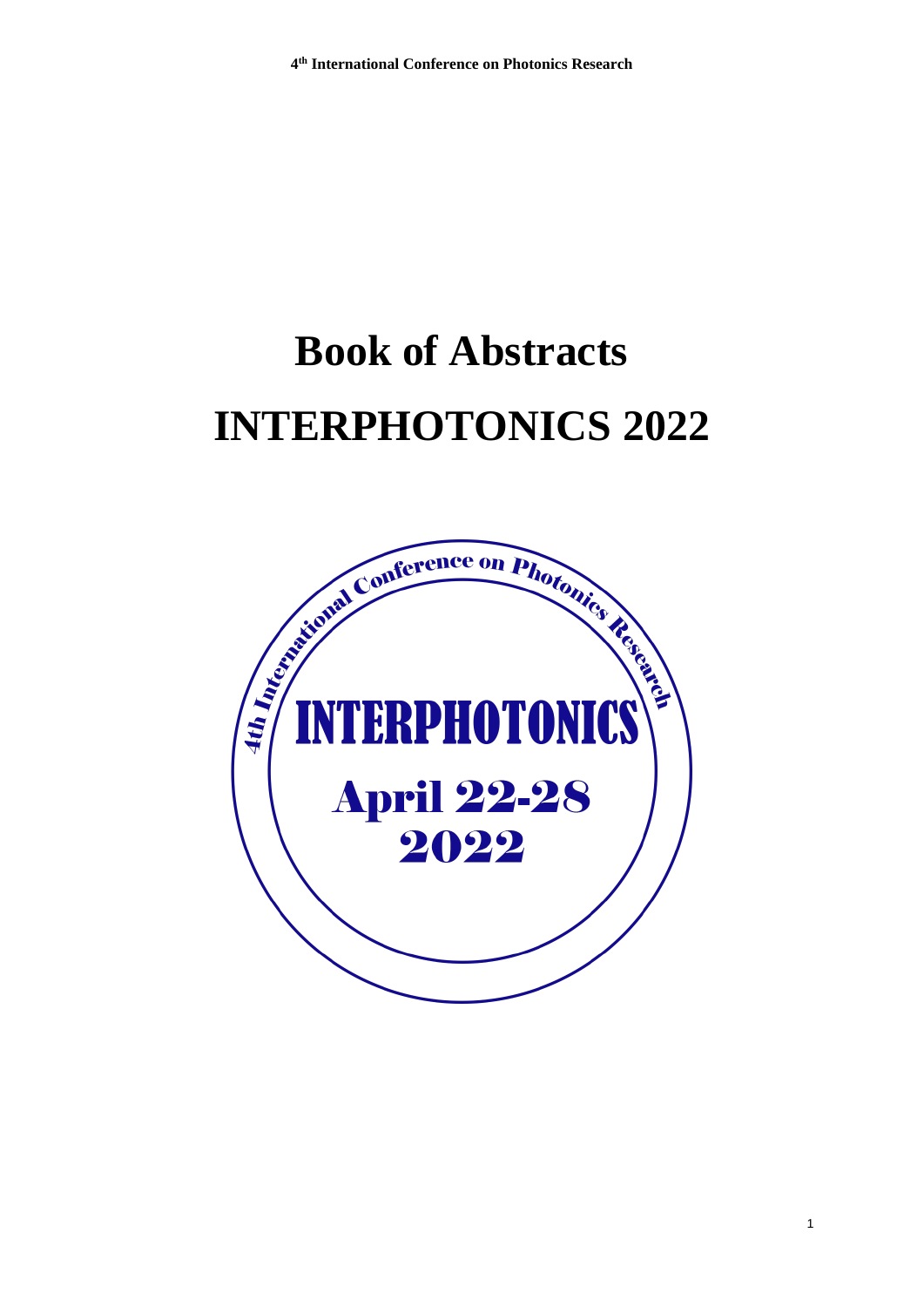## **Disclaimer**

This book contains abstracts approved by the Congress Review Committee. Authors are responsible for the content and accuracy.

Opinions expressed may not necessarily reflect the position of the international scientific council of INTERPHOTONICS 2022.

## **Editorial Board**

Ersin Kayahan Ahmet Yavuz Oral Sayit Özbey Onur Alp Aksan Mehmet Emre Aköz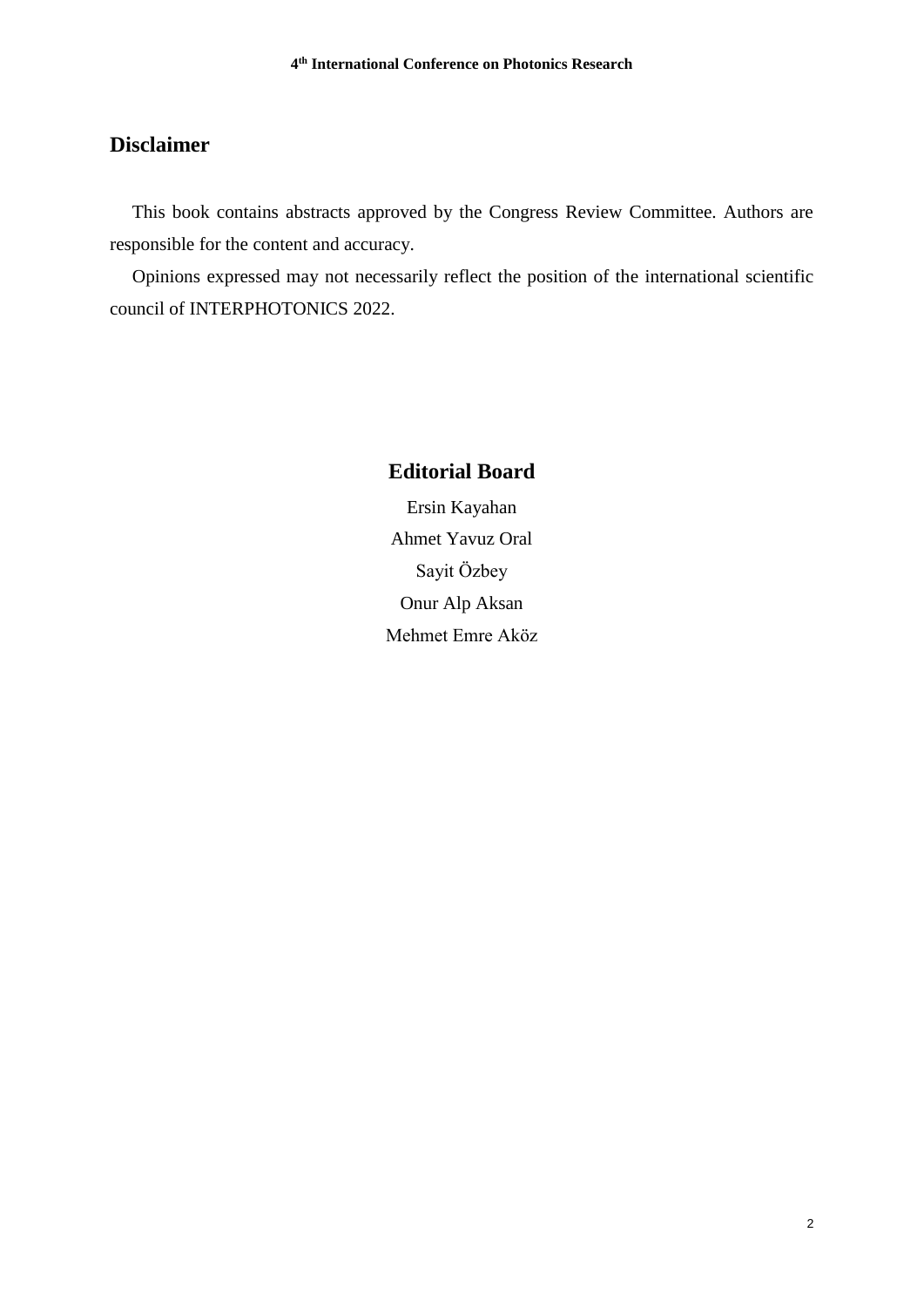# **4 th INTERNATIONAL CONFERENCE ON PHOTONICS RESEARCH (INTERPHOTONICS 2022)**

**Oludeniz, Turkey APRIL 22-28, 2022**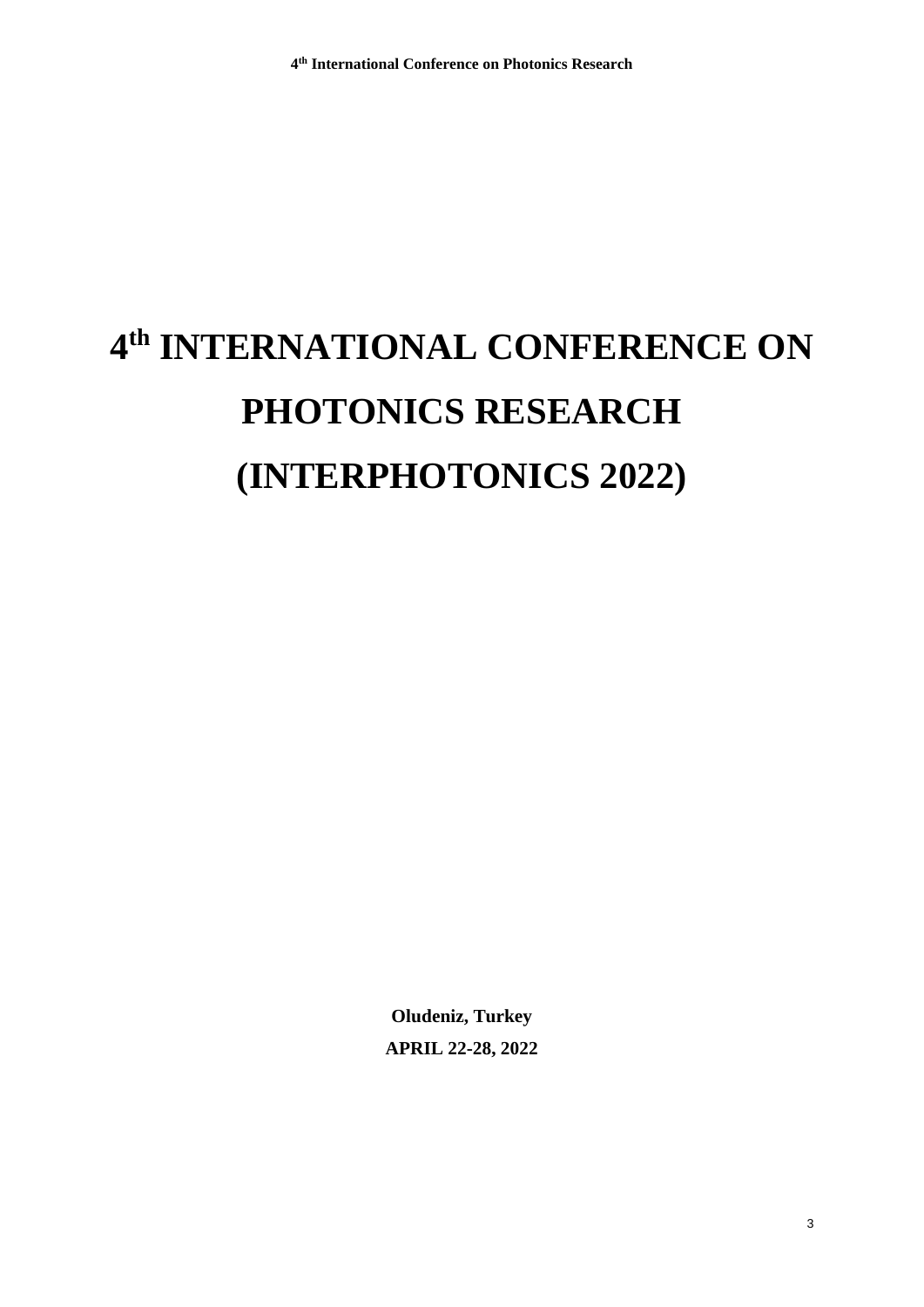# **Invited Speakers**

| <b>Christian Andreasen</b> | University of Copenhagen, Denmark                |
|----------------------------|--------------------------------------------------|
| Eugene Bukhanov            | Kirensky Institute of Physics FRC «KSC of SB     |
|                            | RAS», Russian Federation                         |
| Junais Habeeb Mokkath      | Kuwait College of Science and Technology, Kuwait |
| Malgorzata Gil-Kowalczyk   | Maria Curie-Sklodowska University, Poland        |
| Masayuki Itoh              | Tokyo University of Technology, Japan            |
| Narjiss Akerzoul           | International University of Rabat, Morocco       |
| Svetlana Jovanovic         | Vinca Institute of Nuclear Sciences, Serbia      |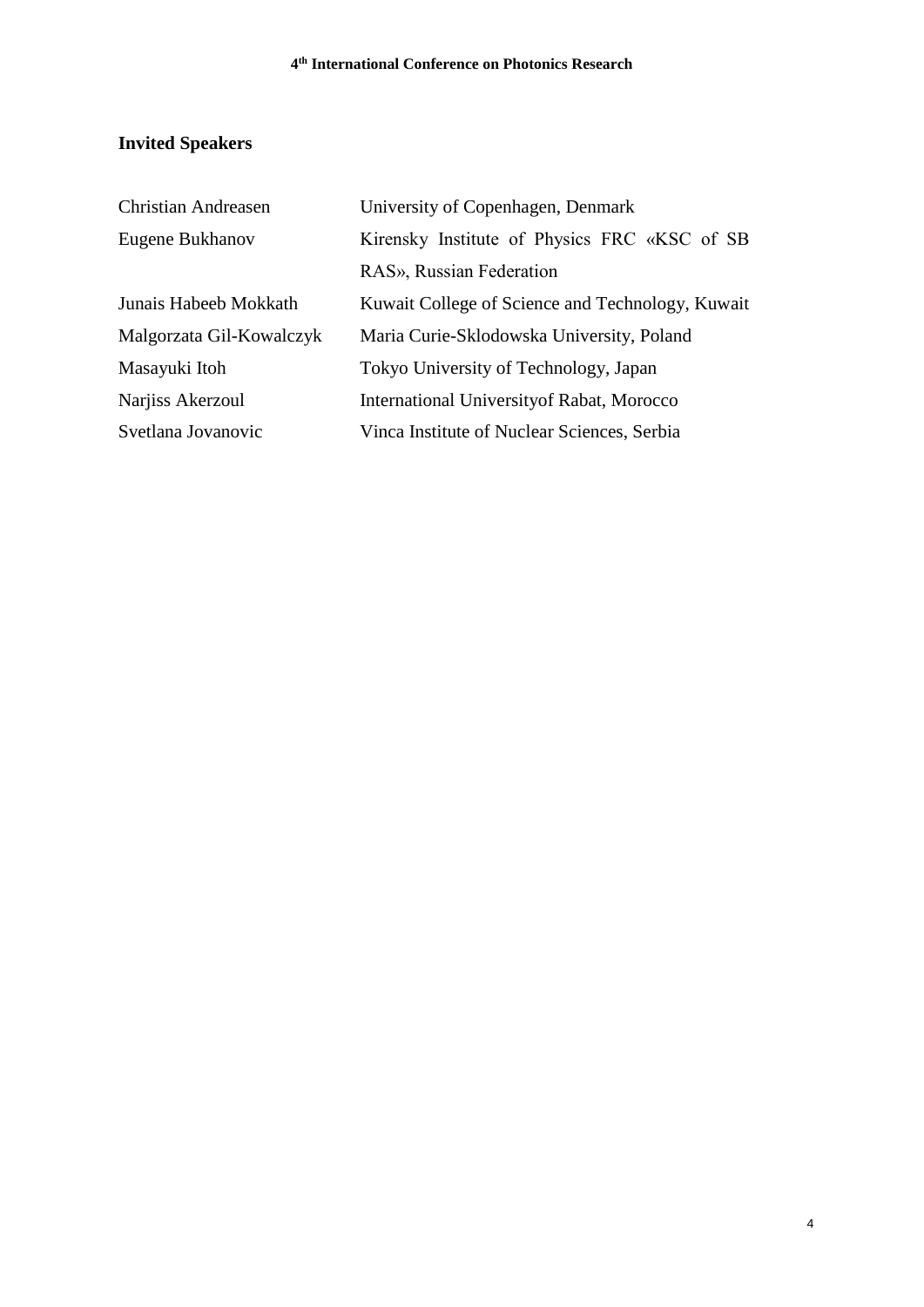**Chair**

Ersin Kayahan Kocaeli University, Turkey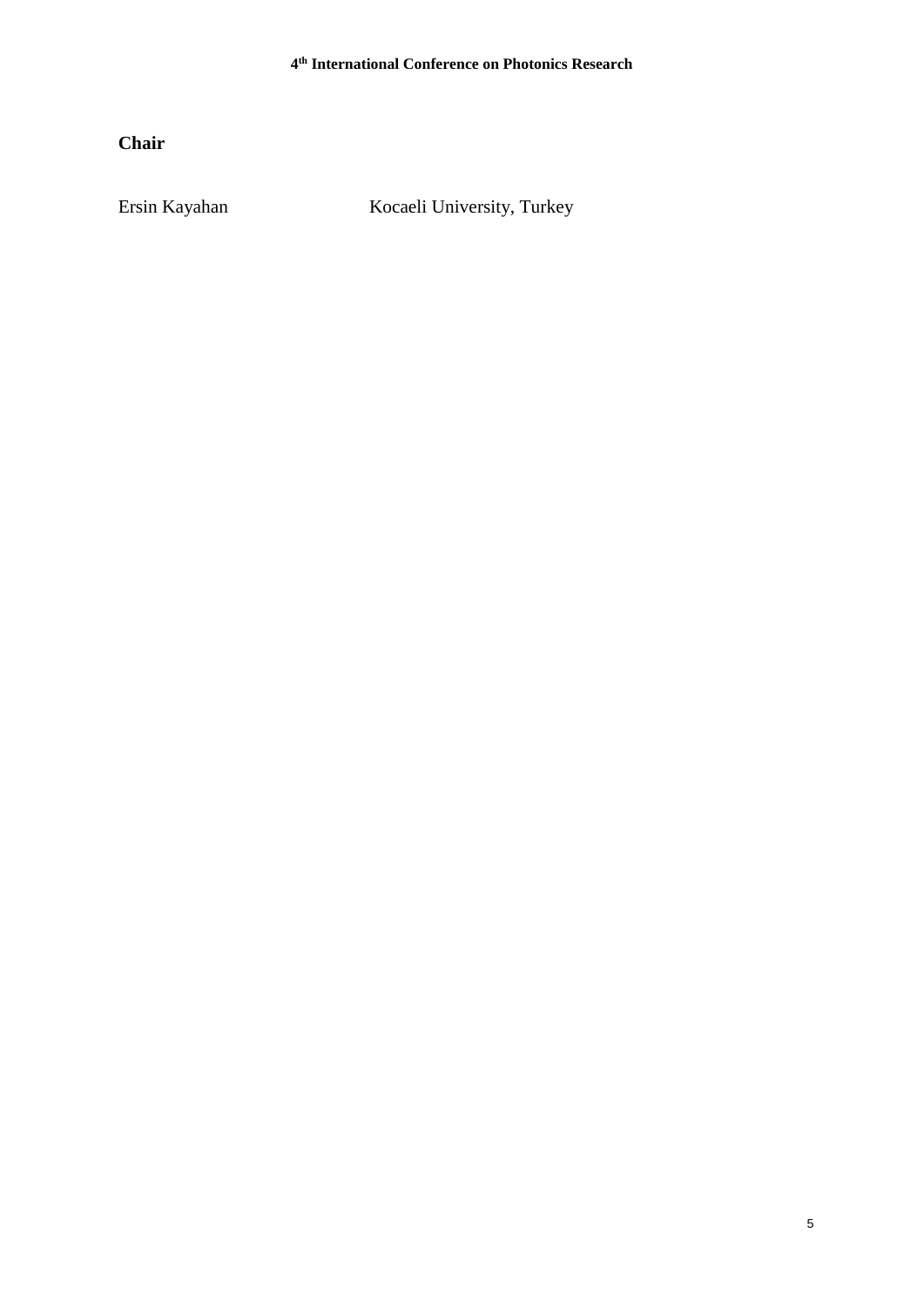# **Organizing Commitee**

| A. Yavuz Oral        | Gebze Technical University, Turkey      |
|----------------------|-----------------------------------------|
| Ersin Kayahan        | Kocaeli University, Turkey              |
| Ozcan Gundogdu       | Kocaeli University, Turkey              |
| Mehmet Alper Şahiner | Seton Hall University, USA              |
| Hikmat Hilal         | An-Najah National University, Palestine |
| Ephraim Suhir        | Portland State University, USA          |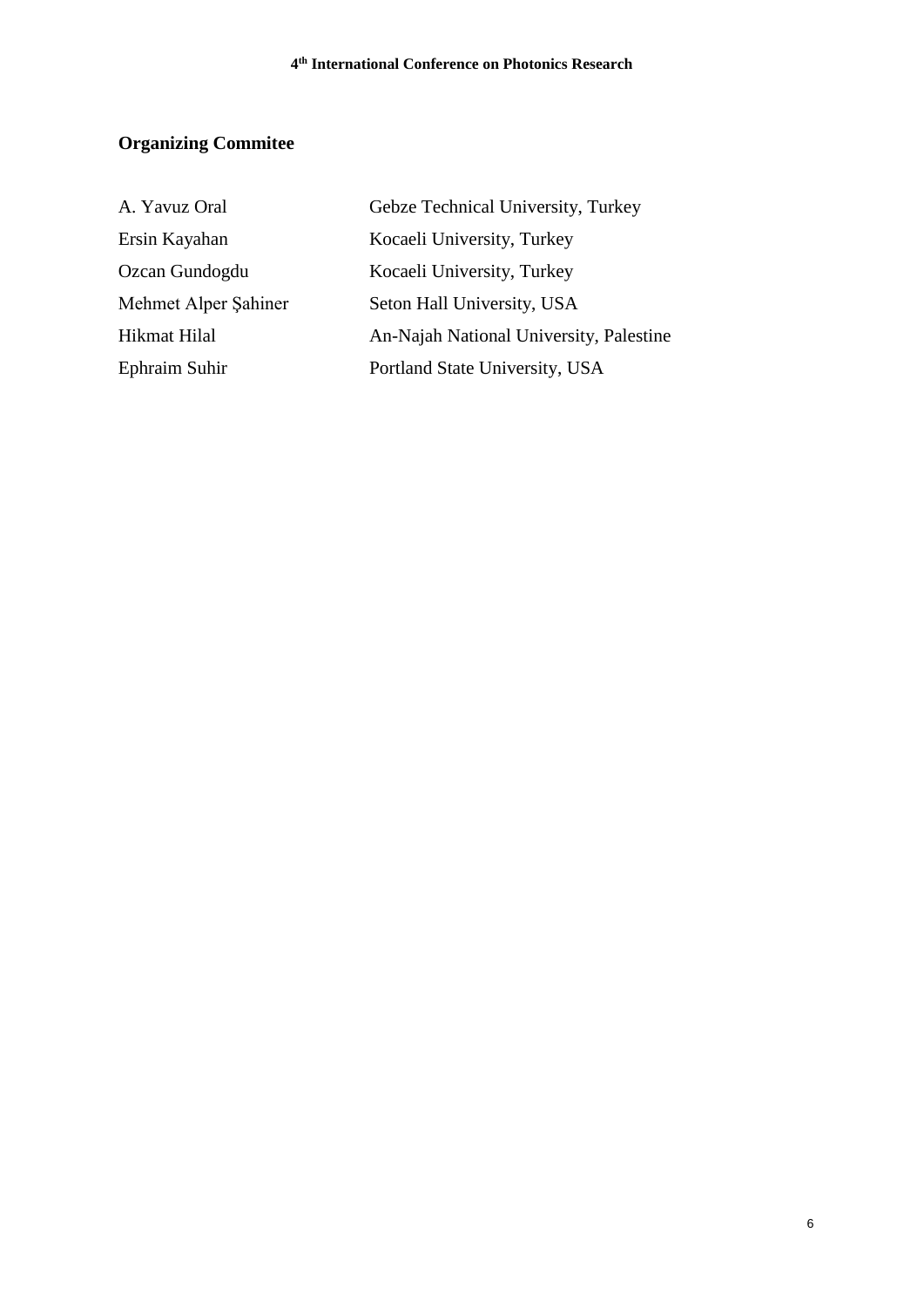## **Scientific Commitee**

| Ayush Dogra                | CSIR-CSIO (Research LAB - Government<br>of           |
|----------------------------|------------------------------------------------------|
|                            | India), India                                        |
| A. Yavuz Oral              | Gebze Technical University, Turkey                   |
| <b>Ahmed Mezrhab</b>       | Université Mohamed Premier, Morocco                  |
| Andry Sedelnikov           | Samara University, Russia                            |
| Bilal Ahmad Alvi           | VC Nazeer Hussain University, Pakistan               |
| Dina Deyneko               | Lomonosov Moscow State University, Russia            |
| Ersin Kayahan              | Kocaeli University, Turkey                           |
| Fahima Arab                | Centre Algérien de Développement des Technologies    |
|                            | Avancées, Algeria                                    |
| Hijaz Ahmad                | International Telematic University UNINETTUNO, Italy |
| Hikmat Hilal               | An-Najah National University, Palestine              |
| Mikhail Belkin             | MIREA - Russian Technological University, Russia     |
| Nouri Keltouma             | Université Dr. Moulay Tahar, Algérie                 |
| Ozcan Gundogdu             | Kocaeli University, Turkey                           |
| Sangeeta Vhatkar           | Thakur College of Engineering & Technology, India    |
| Shanmuga Sundar Dhanabalan | <b>RMIT University, Australia</b>                    |
| Yahia Chergui              | University of Boumerdes, Algeria                     |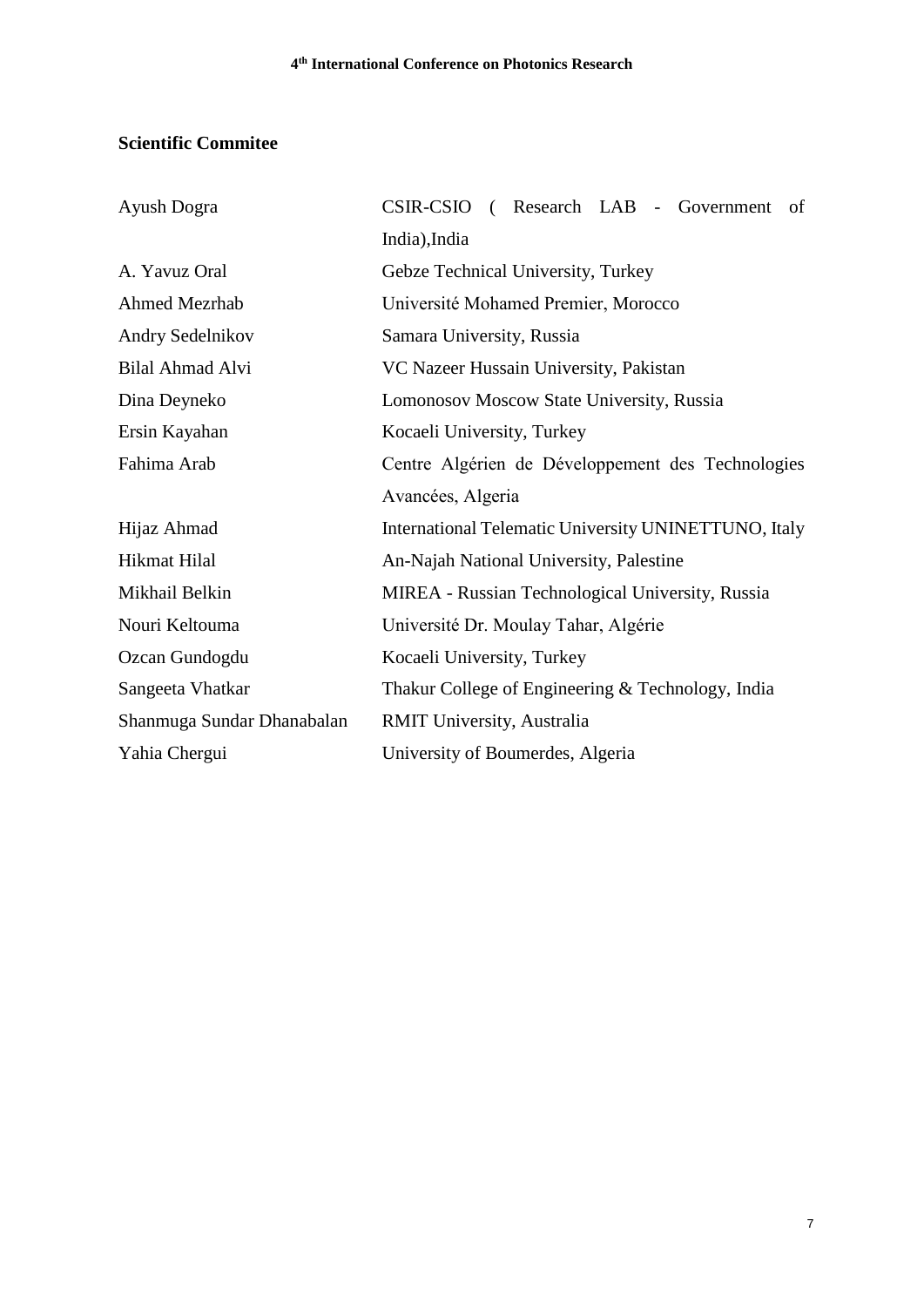## **INVITED SPEAKERS**

## **Id-598**

# **DESIGNING HYBRID MATERIALS with PROPERTIES SUITABLE for OPTICAL FIBER TECHNOLOGY**

M. GIL-KOWALCZYK1,\*, R. ŁYSZCZEK<sup>2</sup>, A. JUSZA<sup>3</sup>, R. PIRAMIDOWICZ<sup>3</sup>

1Laboratory of Optical Fibers Technology, Institute of Chemical Sciences, Faculty of Chemistry, Maria Curie-Sklodowska University, M. Curie-Sklodowska Sq. 5, 20-031 Lublin, Poland

<sup>2</sup>Department of General and Coordination Chemistry and Crystallography, Institute of Chemical Sciences, Faculty of Chemistry, Maria Curie-Skłodowska University, M. Curie-Sklodowska Sq. 5, 20-031 Lublin, Poland 3 Institute of Microelectronics and Optoelectronics, Warsaw University of Technology, Koszykowa 75, 00-662

Warsaw, Poland

\*Corresponding author:malgorzata.gil-kowalczyk@mail.umcs.pl

**Abstract:** The aim of our work was to synthesize novel hybrid materials, where PMMA was used as a host for lanthanide complexes. The analytical methods (TG/DTG/DSC/MS) we chose to investigate physicochemical properties gave us a possibility to check whenever obtained materials are suitable for optical fiber technology. From an economic point of view, this is extremely important because instead of producing a preform, then drawing the fiber and then testing it, we can determine the suitability of the materials already before the preform production stage. In our studies, we have also check the luminescent features of both lanthanide complexes and the hybrid materials. Our results prove that obtained materials exhibits strong luminescence in the red and green spectral range before and after they had been introduce into the host. Additionally, which is very important from the technological point of view, the luminescent dopants do not significantly lower the thermal stability of the obtained hybrid materials.

**Keywords:** Hybrid materials; Luminescence; Polymer optical fibers; Thermal and spectroscopic analysis; Lanthanide complexes.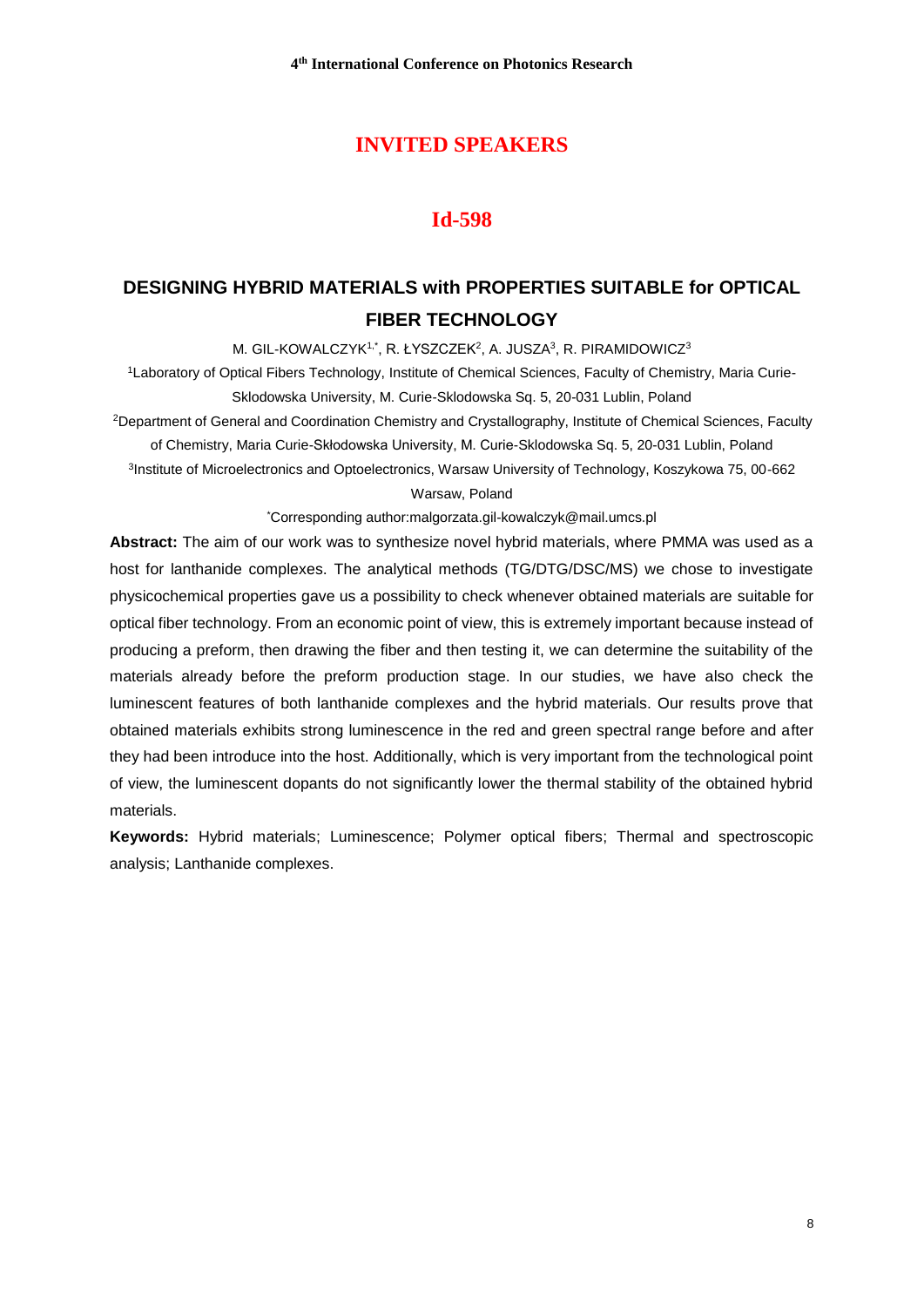## **INVITED SPEAKERS**

#### **Id-599**

#### **ELECTRIC FIELD ENHANCEMENTS in ULTRATHIN PLASMONIC GAPS**

J. H. MOKKATH\*

Quantum Nanophotnics Simulations Lab, Department of Physics, Kuwait College of Science and Technology \* Corresponding author: [j.mokath@kcst.edu.kw](mailto:j.mokath@kcst.edu.kw)

**Abstract.** The field of plasmonics exploits the unique optical properties of nanometallic structures to control and manipulate light at the nanoscale. Unlike glass, metals such as gold and silver have a negative dielectric function, which allows them to support collective electron excitations known as 'surface plasmons'. These resonances produce extremely high local electric field intensities in localized regions. The theoretical description of the local electric field intensities should be performed at the quantum mechanical level. In this invited talk, I will address effects such as quantum tunneling of electrons in nanosized gaps from a quantum mechanical perspective.

**Keywords:** Plasmonics; Density functional theory; Metals; TD-DFT; Electric field.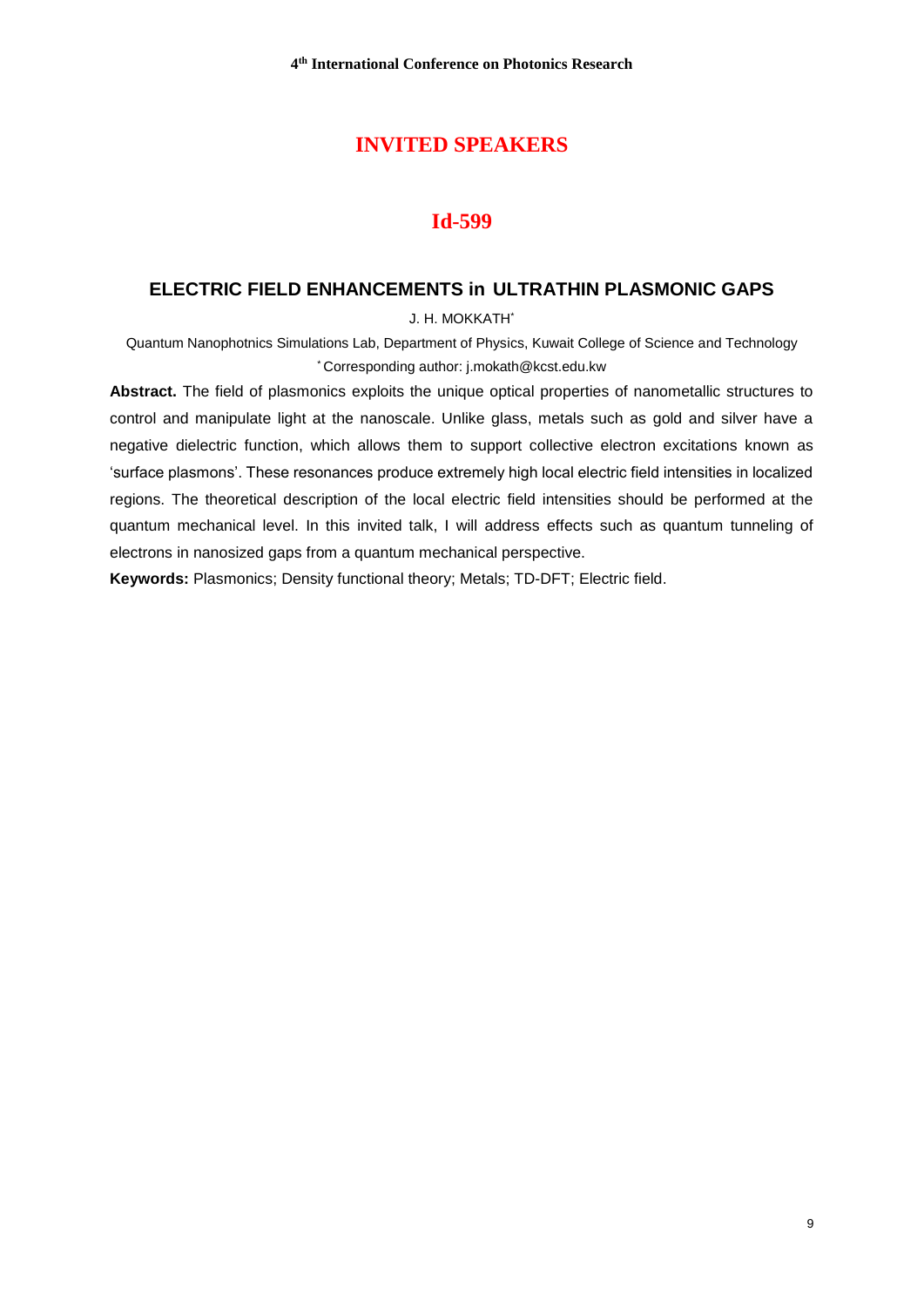## **INVITED SPEAKERS**

## **Id-601**

# **RECCURENT APHTOUS STOMATITIS TREATED with LOW LEVEL LASER THERAPY**

#### N. AKERZOUL\*

Department of Oral Surgery, International Faculty of Dental Medicine, International University of Rabat, Rabat-

#### Morocco

\*Corresponding author: narjiss.akerzoul87@gmail.com

**Abstract:** Recurent aphtous stomatitis is a common and painful ulcerative lesion of the oral cavity. The underlying etiology remains unclear. Many therapeutic interventions have been tested, including Low Level Laser therapy (LLLT) which is considered lately as one of the effective treatments relieving patient's pain, but also it enables the accelaration of the healing proccess, and may cure the aphthous lesion. In our case, we presente, through a 35 years old female patient, an aphtous lesion in two locations (lingual and inferior labial), who was successufuly treated with low level laser therapy (940 nm diode laser) followed up over a period of 5 days with pain relief and complete healing of the lesion with no sign of recurrence.

**Keywords:** Recurrent; Aphthous Stomatitis; Low level laser therapy; Oral Mucosa.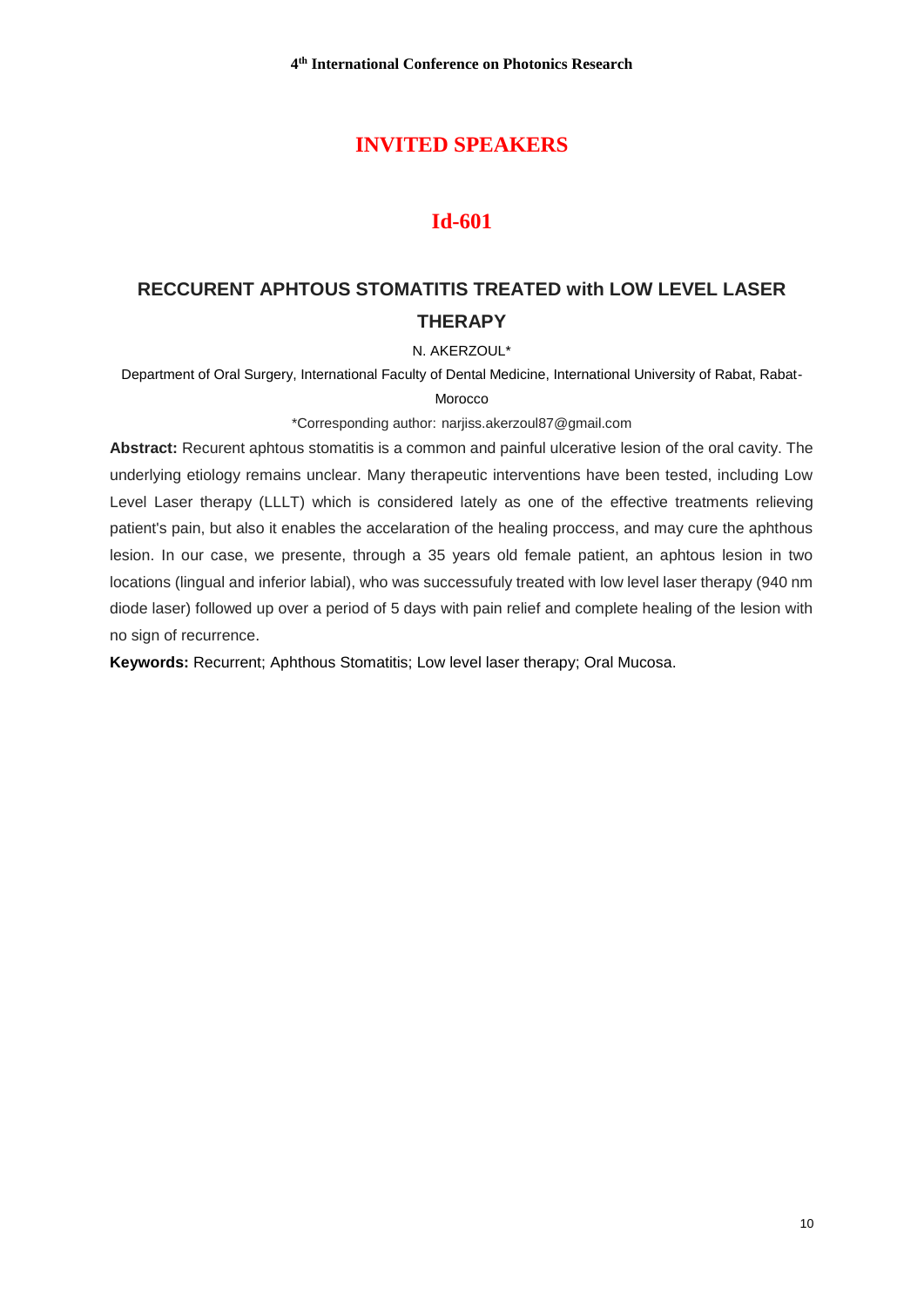### **INVITED SPEAKERS**

#### **Id-608**

# **GRAPHENE QUANTUM DOTS - From CHEMISTRY to APPLICATION in PHOTODYNAMIC THERAPY**

S. P. JOVANOVIC\* , Z. M. MARKOVIC, B. M. TODOROVIC MARKOVIC

Vinča Institute of Nuclear Sciences, University of Belgrade, National Institute of the Republic of Serbia, P.O. Box 522, 11000 Belgrade, Serbia

\*Corresponding author: svetlanajovanovic@vin.bg.ac.rs

**Abstract:** Graphene quantum dots (GQDs) attract huge scientific attention ever since they were discovered. They are the only 0-dimensional, water-dispersible graphene-based nanomaterial. They show (i) excellent biocompatibility; (ii) stable and tunable photoluminescence in the visible part of the spectrum resistive to photobleaching; (iii) large surface area; (iv) good solubility in water and polar organic solvents. Their astonishing properties stem from the structure: graphene in the core and a vast number of different oxygen-containing functional groups such as carboxyl, carbonyl, epoxy, hydroxyl, and lactone. Their lateral size is below 100 nm, and the height is from 0.5 to a few nm. Thanks to different oxygen groups, they have very reach chemistry; they can be easily processed, modified, and functionalized. GQDs can be modified after their synthesis using different chemical reactions, which lead to changes in oxygen content, the addition of heteroatoms, binding of target molecules. Heteroatoms can be built-in GQDs structure during the process of synthesis and usually, N, S, P are selected. They can be produced in many different ways and starting materials and all of them are dived into two main groups: bottom-up and top-down methods. Due to a large number of diverse functional groups and high surface area, GQDs create complexes with ions, cations, biomolecules, organic molecules, etc. Thanks to this feature, GQDs are studying for the application in sensing of heavy metal ions, selected anions, proteins, metabolites, hormones, enzymes, pesticides, organic colors, etc. Another exciting feature of GQDs is their ability to produce reactive oxygen species under visible light. In the present talk, I will discuss the application of GQDs in photodynamic therapy. First, I will provide a brief introduction to GQDs synthesis with a focus on top-down electrochemical synthesis using graphite as a starting material. The structure and possibilities for their modification will be explored. Our group observed the production of singlet oxygen when GQDs were exposed to blue light and this work was one of the first studies concerning applications of GQDs in photodynamic therapy. The application of gamma irradiation in GQDs modification will be explored as well as the production of single oxygen upon illumination. I will present how gamma irradiation in different irradiation media induces an increase of ROS production upon GQDs illumination. Also, the effect of the introduction of heteroatoms in the GQD structure will be analyzed too. Photoactive toxicity of GQDs toward cancer cells such as U251 human glioma as well as to bacterial cells (*Staphylococcus aureus* and *Escherichia coli*) will be discussed. While solely treatment of bacteria with GQDs or blue light did not induce cell death, the combination of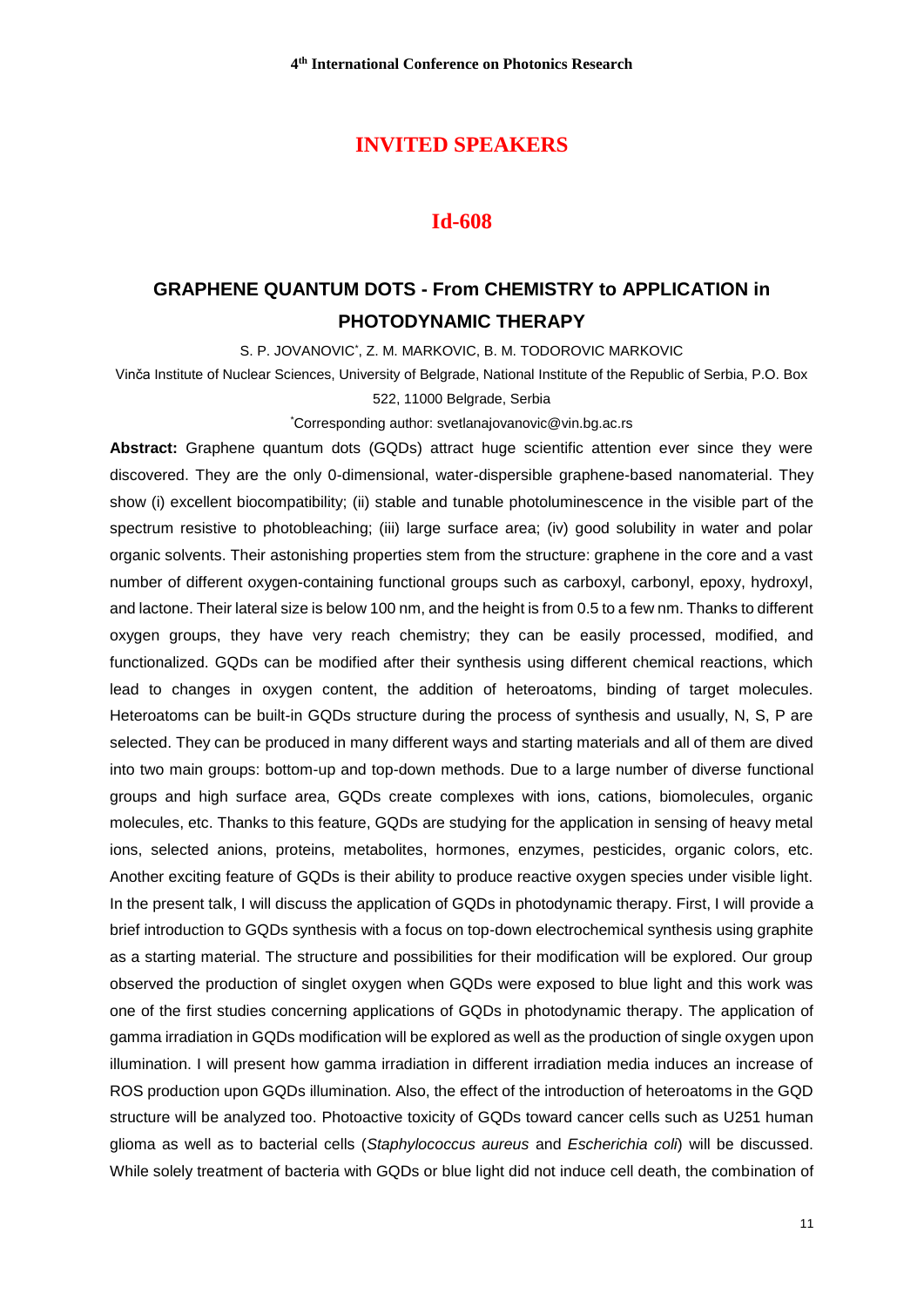these treatments was efficient enough to induce oxidative stress and bacterial death. The mechanism of phototoxicity was found to be intracellular light-induced ROS production, from electron-hole pairs, and by energy-transfer and electron-transfer pathways, while some researchers claimed that cell rupturing is behind antibacterial effects. The strategy for measuring ROS production in the GQDs solution will be explained. Electron paramagnetic resonance with spin labeling agents will be discussed as a tool for dynamic ROS production measurement. In the end, the perspective and direction of the future research will be presented. The research was supported by Science Fond of the Republic of Serbia, 7741955 GRANT No, "Are photoactive nanoparticles salvation for global infectonal treath?" - PHOTOGUN4MICROBES and by the Ministry of Education, Science and Technological Development of the Republic of Serbia [grant number 451-03-9/2022-14/200017].

**Keywords:** Graphene quantum dots; Photodynamic therapy; ROS production; Photoluminescence; Photosensitizer.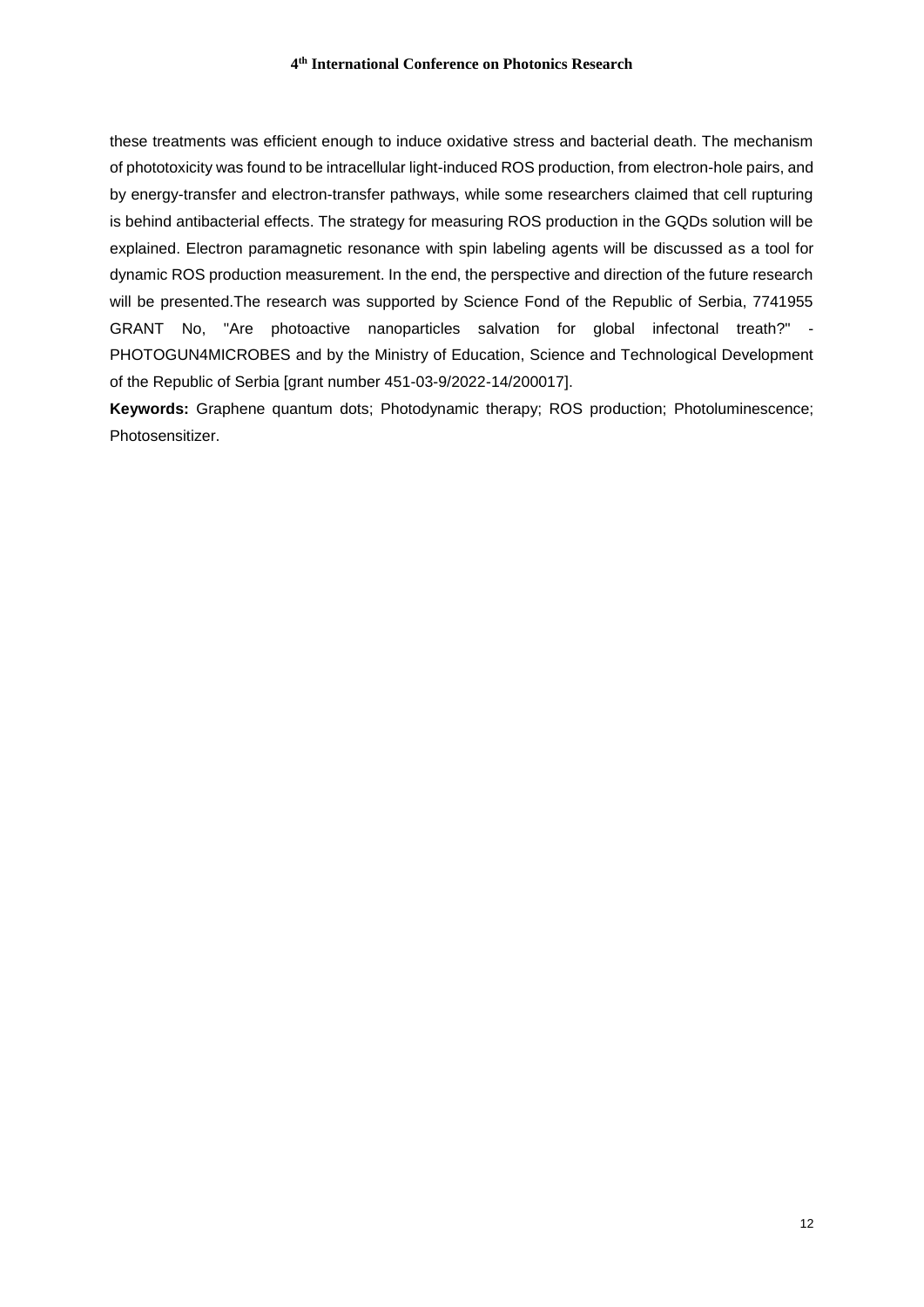## **INVITED SPEAKERS**

#### **Id-611**

## **INFLUENCE of GROWTH ENVIRONMENT on STRUCTURAL and OPTICAL CHARACTERISTICS of BARLEY**

E. BUKHANOV<sup>1,2,\*</sup>, V. N. SHKHOV<sup>3</sup>, A. G. LIPSHIN<sup>4</sup>, V. V. VELICHKO<sup>3</sup>, N. A. SURIN<sup>4</sup> Kirensky Institute of Physics FRC «KSC of SB RAS», Krasnoyarsk, Russian Federation Federal Research Center «KSC of SB RAS», Krasnoyarsk, Russian Federation Institute of Biophysics FRC «KSC of SB RAS», Krasnoyarsk, Russian Federation Krasnoyarsk Research Institute of Agriculture FRC «KSC of SB RAS», Krasnoyarsk, Russian Federation \*Corresponding author: k26tony@ya.ru

**Abstract:** Photosynthesis in plants occurs in a highly specialized membrane system of thylakoids inside chloroplasts. Thylakoids contain molecular complexes performing light-controlled photosynthesis reactions and providing a medium for energy transfer. Recent discoveries in electron microscopy have helped us to understand the three-dimensional architecture of this unique biomembrane system. Two barley samples were taken for the study – one grown in the field and the other in a special chamber under intensive light, both of Yemelya variety selected in Krasnoyarsk. This variety is highly resistant to lodging and drought. Measurements of chlorophyll fluorescence and gas exchange in flag leaves were performed in vivo by LI-6800 photosynthesis study system (LI-COR, USA) in a closed leaf chamber with a fluorimeter in it. Chloroplasts structure was obtained during electron microscopy process. The results showed that the maximum quantum yield of photosystem II in both samples was in the range of values typical for normal physiological state of plants. At the same time, electron transport speed comparison shows that electrons are transferred 1.7 times faster in the vegetation chamber compared to field environment. Such difference is confirmed by the results of microscopy performed with flag leaves tissue samples of barley grown under intensive light in a chamber and in the field. A grana structure significantly denser and better organized was observed in chloroplasts of barley grown in chamber. This study shows a clear connection between the environment, the ordering of thylakoid structures and fluorescent indicators of photosynthesis.

**Keywords:** Chloroplast; TEM; Fluorescence; Photosynthesis; Electron transfer.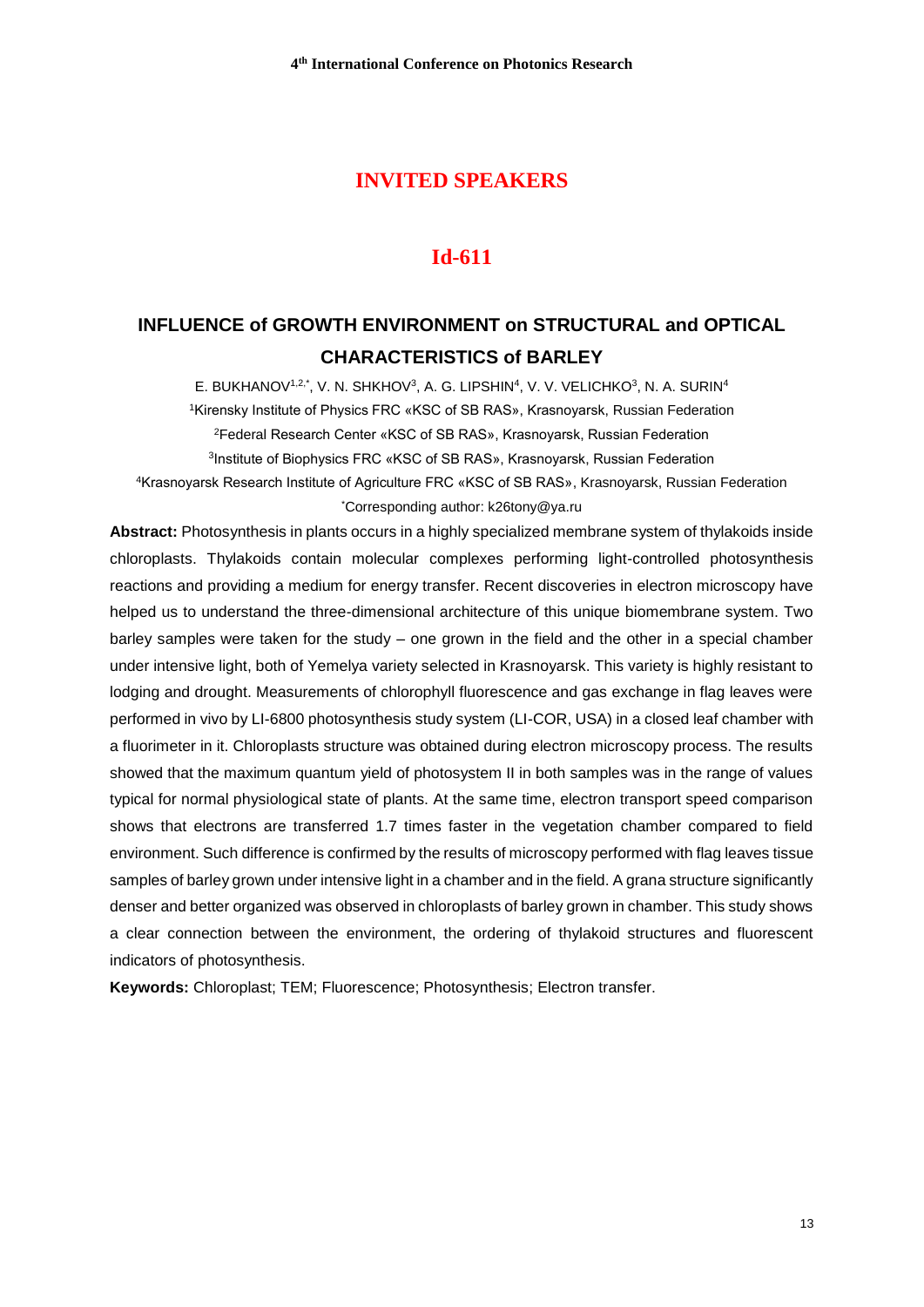### **INVITED SPEAKERS**

## **Id-612**

# **HIGH OPTICAL CONFINEMENT WAVEGUIDES for HIGH-SPEED WIDE-BANDWIDTH DATA TRANSMISSION and HEALTHCARE DATA TRANSMISSION FOR FUTURE NETWORKS**

M. ITOH\*

Tokyo University of Technology, Department of Clinical Engineering, School of Healthcare Sciences, 5-23-22, Nishikamata, Ota-ku, Tokyo 144-8535, Japan

\*Corresponding author: itohmsyk@stf.teu.ac.jp

**Abstract:** Silica-based planar lightwave circuits (PLCs) are key devices for optical communication networks based on optical transmission systems, which are for not only backbone use but also metropolitan and access networks. PLC devices have advantage in propagation loss and fiber coupling loss because they are made by silica as the same material as optical fibers. PLC devices, especially silica-based arrayed waveguide gratings (AWGs) for wavelength multi/demultiplexing, power splitters for branching the optical signal, optical switches for selecting from one circuit to another have been playing a key role in practical transmission systems. In these systems, it is expected to make PLC devices compact and highly-integrated on a single-chip in order to decrease cost in fabrication and increase channel number. To realize them, it is very important to reduce the size of the devices such as AWGs. For example, even when the refractive index difference  $\Delta$  of the waveguide is 2.5 %, bent waveguides with a large curvature radius of one millimeter occupy a large area in a package. This prevents increasing the packaging density of the devices. One way to overcome this problem is to use extremely high-  $\Delta$  (>2.5%) waveguides that can be bent compactly. This talk focuses on the development of high optical confinement waveguides which are used for PLC devices as extreemly high-  $\Delta$  waveguides, and also healthcare data transmission for possible future networks is discussed. **Keywords:** Silica-based Planar Light Wave Circuit (PLC); Arrayed waveguide grating (AWG); High refractive index difference (high- $\Delta$ ); Healthcare data; Electroencephalography (EEG).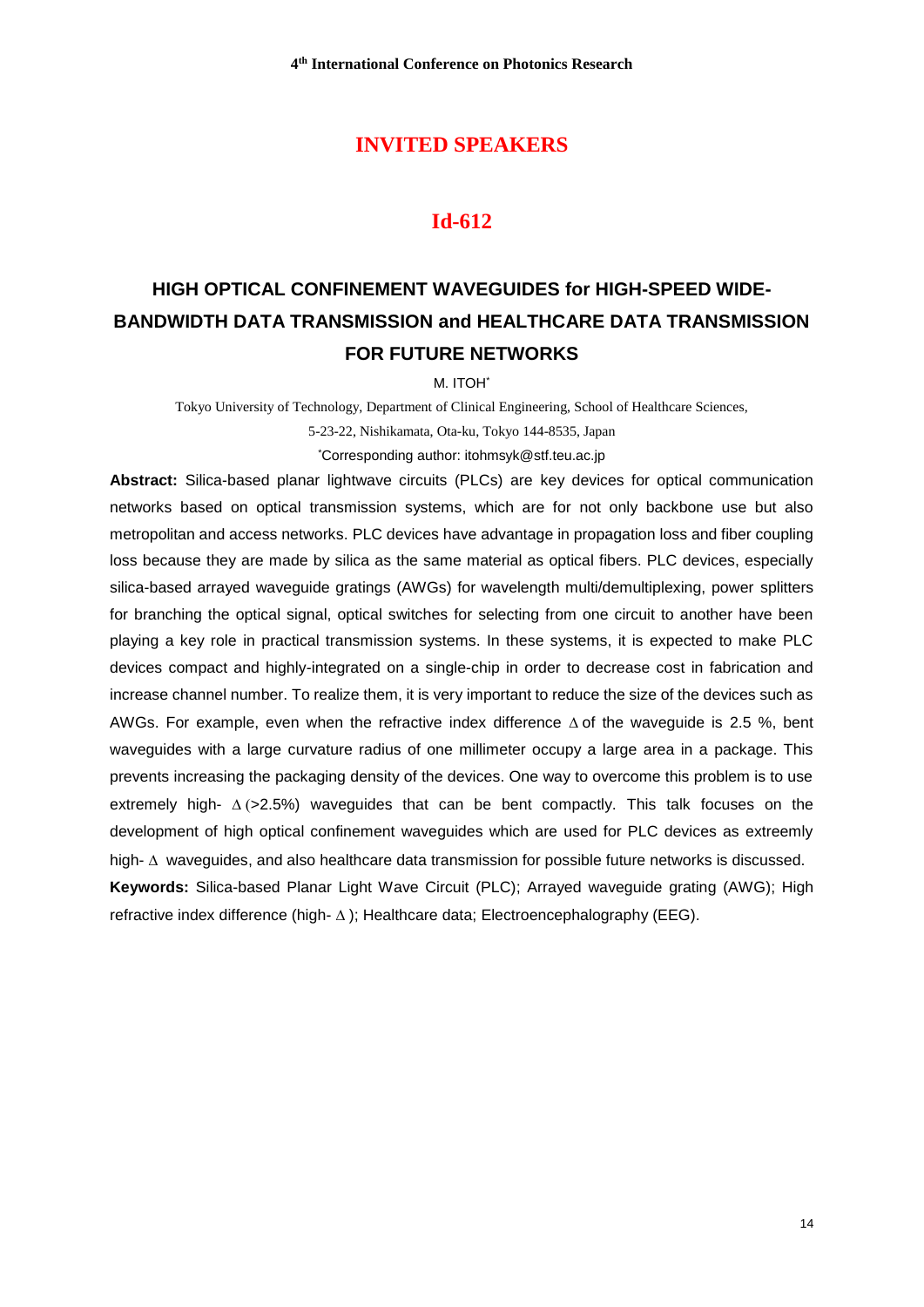## **INVITED SPEAKERS**

## **Id-622**

# **WEED CONTROL with LASER BEAMS: An ECOFRIENDLY ALTERNATIVE to HERBICIDES and MECHANICAL WEED CONTROL**

C. ANDREASEN<sup>1,\*</sup>, I. RAKHMATULLIN<sup>2</sup>, M. SABERI<sup>1</sup>, Z. ZANG<sup>1</sup>

<sup>1</sup>Department of Plant and Environmental Sciences, University of Copenhagen, Højbakkegaard Allé 13, DK 2630 Taastrup, Denmark

<sup>2</sup>School of Engineering and Physical Sciences, Heriot-Wat University, Edinburg, Scotland. UK EH14 4AS \*Corresponding author: can@plen.ku.dk

**Abstract:** In the EU, we apply ca. 130 million tons of herbicides every year to control weeds to ensure high crop yields with good quality. This massive use of herbicides has led to the increasing occurrence of herbicide-resistant weeds and unwanted contamination of the environment. Substitution of herbicides with mechanical solutions may result in soil erosion and deterioration of soil properties. Mechanical weed control also harms beneficial insects and soil organisms and provides poor results for in-row weeding. Therefore, there is a need to develop more sustainable weed control means. We suggest using small autonomous vehicles equipped with lasers as a sustainable and eco-friendly alternative to replace or supplement herbicide application and mechanical weed control. Laser beams are based on electricity, which can be produced from non-fossil fuels. Deep learning methods can be used to locate and identify weed and crop plants for targeting and delivery of laser energy with robotic actuators. Given the targeted nature of laser beams, the area exposed for weed control can be reduced substantially compared to commonly used weed control methods. Consequently, the risk of affecting non-target organisms is minimized, and the soil will be kept untouched in the field, avoiding triggering weed seeds to germinate. Small autonomous vehicles may have limited weeding capacity, and precautions need to be taken as reflections from the laser beam can be harmful to humans and animals. This presentation discusses the advantages and disadvantages of replacing or supplementing commonly used weed control methods with laser weeding. The ability to use laser technology for controlling weeds is relatively new and not yet widely practiced or commercially available. Therefore, we do not discuss and compare the costs of the various methods at this early stage of the development of the technology.

**Keywords:** Alternative weed control; Integrated weed management; Non-chemical weed control; Sitespecific weed management; Thermal weed control; Weed killers.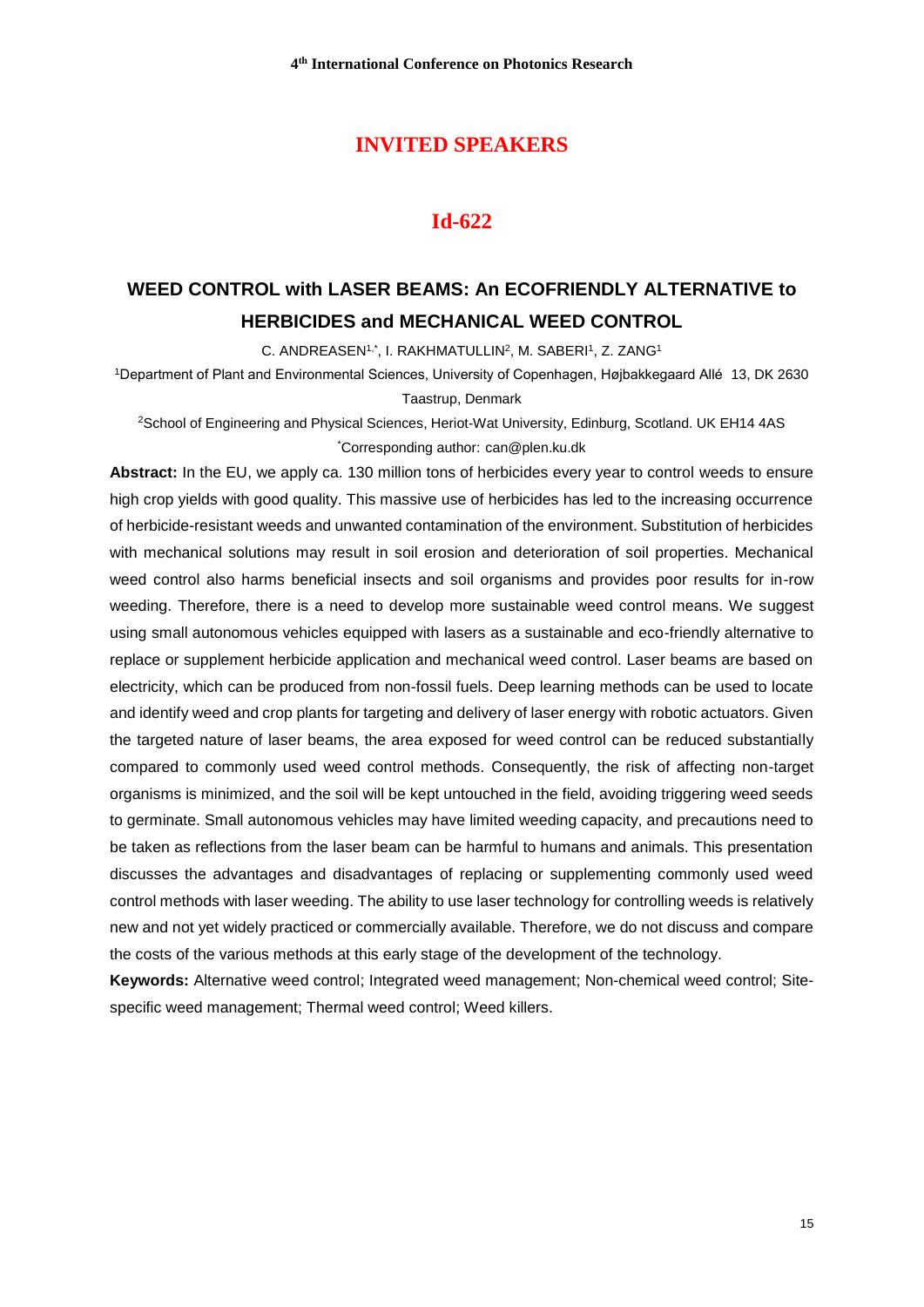## **REGULAR SESSIONS**

## **Id-582**

# **АIR-COUPLED SCANNING LASER DOPPLER VIBROMETRY IMAGING of ACOUSTIC WAVES GENERATED by a GAS DISCHARGE EMITTER**

D. A. DERUSOVA1<sup>,</sup>\* , V. P. VAVILOV1, V. O[. NEKHOROSHEV](https://www.scopus.com/authid/detail.uri?origin=resultslist&authorId=55457700900&zone=)<sup>2</sup>, V. YU. SHPIL'NOI1, N. V. DRUZHIN<sup>3</sup> <sup>1</sup>Tomsk Polytechnic University, Savinykh St., 7, 634028, Tomsk, Russia

2 [Institute of High Current Electronics of Siberian Branch of the Russian Academy of Sciences,](https://www.scopus.com/affil/profile.uri?afid=60069974) 2/3 Akademichesky Avenue, 634055, Tomsk, Russia

<sup>3</sup>Institute of Strength Physics and Materials Science of Siberian Branch of Russian Academy of Sciences,

Akademicheskii Av., 2/4, 634050, Tomsk, Russia

\*Corresponding author: red@tpu.ru

**Abstract:** Scanning Laser Doppler Vibrometry (SLDV), being a high-sensitive technique for analyzing mechanical vibrations, allows the evaluation of spatial and amplitude characteristics of acoustic waves generated in the air by air-coupled ultrasonic emitters. The refraction of laser beam in the areas of oscillating air pressure enables measuring amplitude-frequency parameters of propagating waves in a wide range of frequencies, including visualization of vibration patterns, in a single experiment. The corresponding experimental results can be useful in stydying parameters of ultrasonic transducers, such as frequency range, wave spatial distribution and damping in the air medium. In this study, the experimental results, which are related to the analysis of acoustic waves in the air, are presented. The waves were generated by means of an air-coupled gas discharge emitter with the main application area being related to nondestructive testing of composites. It was shown that a pulsed regime of wave excitation ensures acoustic vibrations in a solid material in the frequency range from 10 Hz to 100 kHz and helps to avoid the appearance of spurious standing waves.

**Keywords:** Scanning laser vibrometry; Noncontact imaging; Airborne activation; Air-coupled ultrasonic transducers; Gas discharge emitter.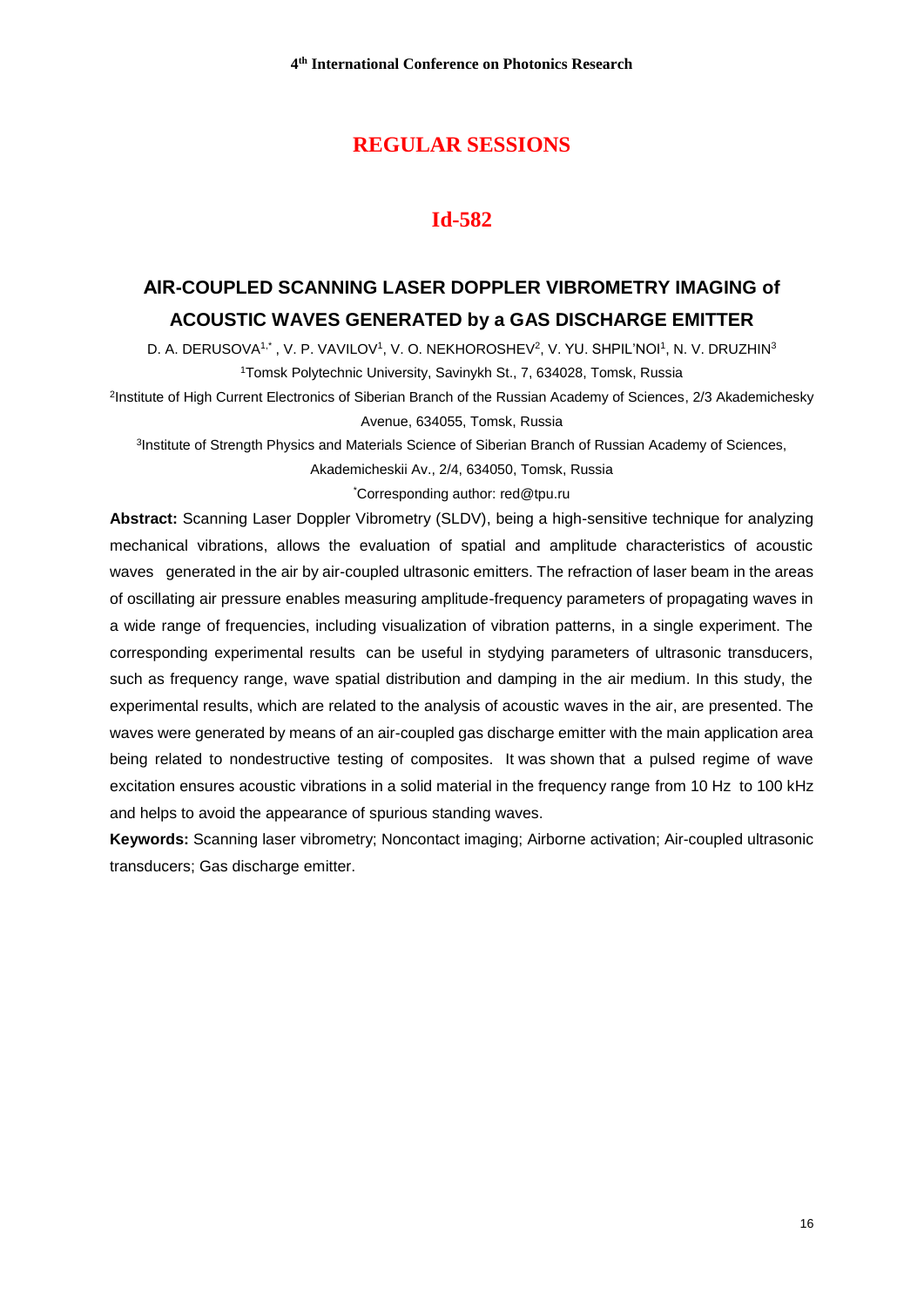## **REGULAR SESSIONS**

## **Id-602**

## **ORAL PAPILLOMA TREATED with LOW LEVEL LASER THERAPY**

N. AKERZOUL\*

Department of Oral Surgery, International Faculty of Dental Medicine, College of Health Sciences, International University of Rabat, Rabat-Morocco

\*Corresponding author: narjiss.akerzoul@uir.ac.ma

**Abstract:** Oral papilloma is a benign proliferation of the stratified epithelium, which results in a papillary or verrucous exophytic mass which can be induced by human papilloma virus (HPV). These oral mucosa lesions are most often asymptomatic and have small progression. Laser assisted surgery is common nowadays with several advantages including successful hemostasis, devoid of sutures, wound sterilization and minimal post-operative pain and edema. The aim of this report is to present the oral papilloma in a 40 years old female patient and its treatment with soft tissue laser. The lesion was excised with diode laser and the healing was uneventful in follow-up visit after 1 month. Oral papillomas can be found in young adult patient's oral cavity and laser dentistry can be used by dental clinicians to treat these kinds of oral lesions and should be considered as an alternative to conventional surgery. **Keywords:** Oral Papilloma; Low level Laser; Therapy; Oral Mucosa.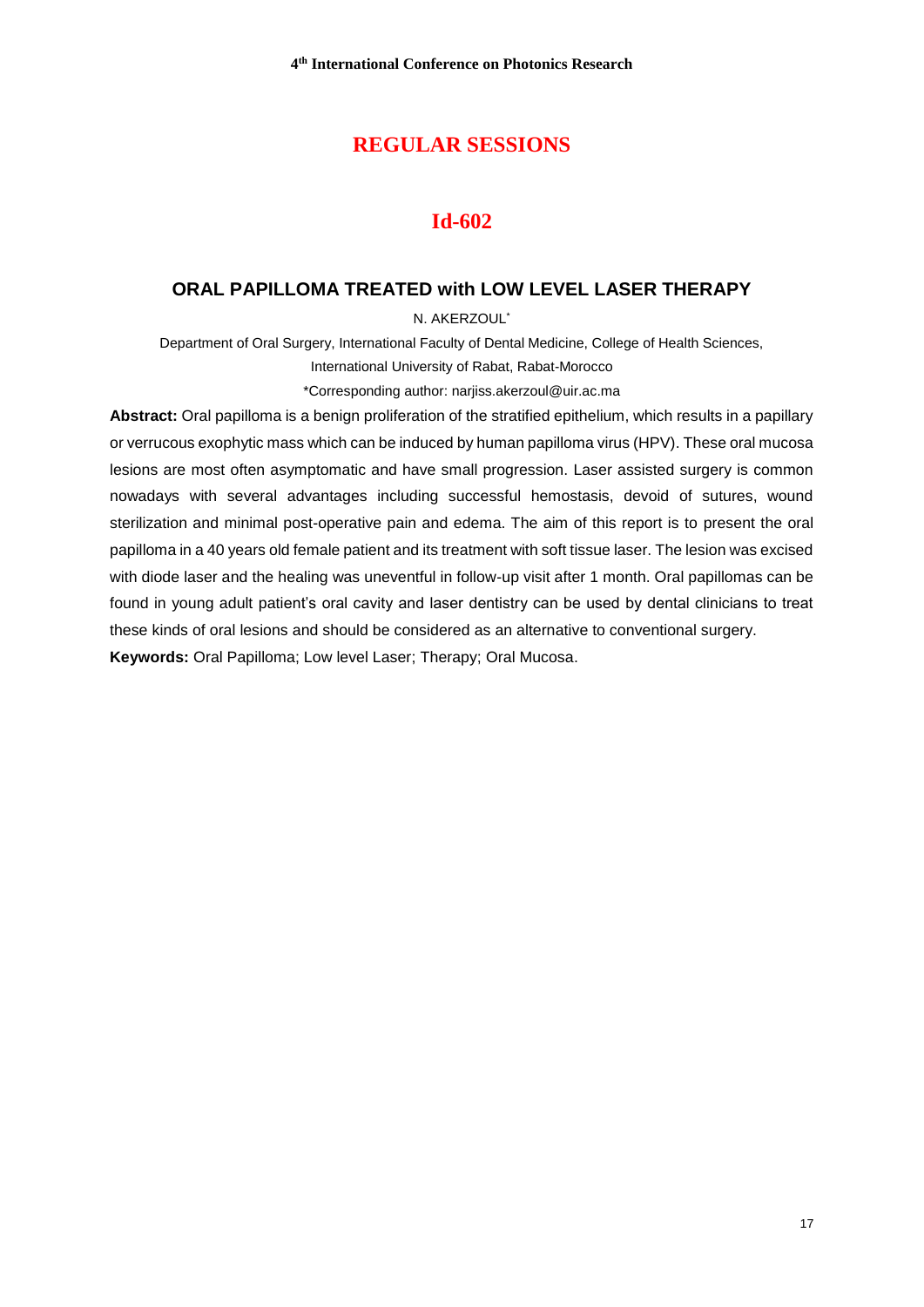## **REGULAR SESSIONS**

## **Id-607**

#### **SPASERS in the near INFRARED**

R. G. PARKHOMENKO1,\*, M. KNEZ1,2 <sup>1</sup>CIC NanoGUNE, Tolosa Hiribidea 76, E-20018 San Sebastian, Spain 2 IKERBASQUE, Basque Foundation for Science, Plaza Euskadi 5, E-48009 Bilbao, Spain \*Corresponding author: [r.parkhomenko@nanogune.eu](mailto:r.parkhomenko@nanogune.eu)

**Abstract:** Plasmonic nanolasers (spasers) are of tremendous interest because of their ability to generate a high-intensity coherent radiation. Spasers are composed of a metal nanoparticle acting as the resonator surrounded by a thin layer of active medium (e.g. fluorescing molecules such as fluorescein, rhodamine, etc.) separated from the nanoparticle by a polymer or porous materials (silica, alumina, etc.). Here the results of spasers formation emitting in the near infrared range are presented. We developed an approach for creation gold nanorods with broadly tunable longitudinal surface plasmon resonance. To avoid direct contact of the active medium molecules with the nanoparticles, the latter were encapsulated with mesoporous silica. We developed a method for the control of the SiO<sub>2</sub> shell thickness as well as its porosity and showed that the amount of the dye loaded can be changed over a wide range. In addition, we developed a simple method to obtain yolk-shell nanoparticles by formation of a polystyrene sulphonate shell surrounding gold nanorods, which can be filled with organic dyes. All the obtained samples were investigated by a complex of physicochemical methods (scanning and transmission electron microscopy; Raman spectroscopy and energy-dispersive analysis; spectroscopy of dynamic light scattering, etc.). Also, the behavior of the particles in lining cells were investigated *in vitro*. The authors thank the European Union's Horizon 2020 research and innovation programme under the Marie Sklodowska-Curie grant agreement No. 838845.

**Keywords:** Gold nanoparticles; Spaser; Infrared; Core-shell; Laser.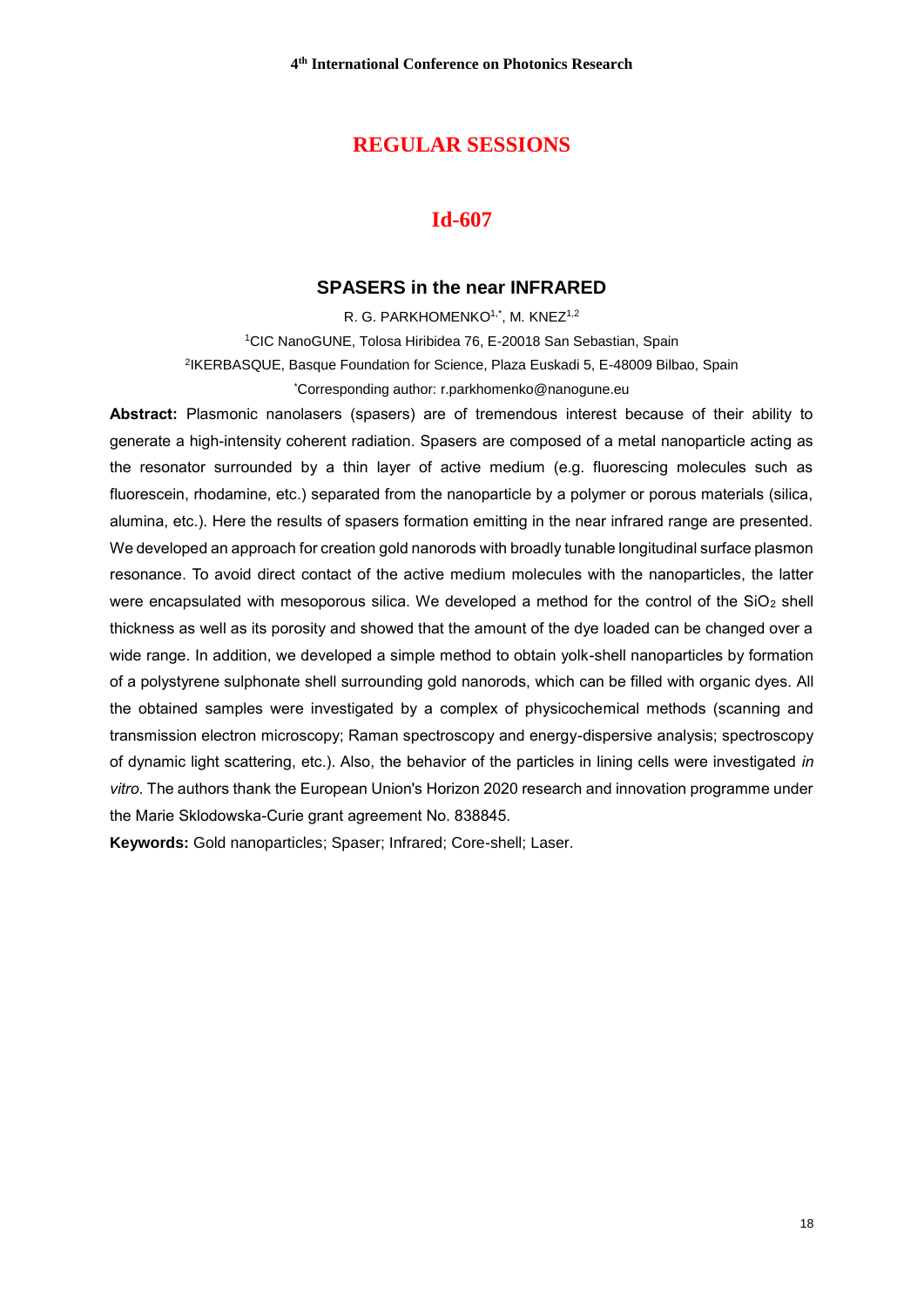## **REGULAR SESSIONS**

## **Id-610**

# **NUMERICAL OPTIMIZATION of GAIN REGION in DUAL UPPER STATE QUANTUM CASCADE LASER**

A. KOLEK1,\*, P. GUTOWSKI<sup>2</sup>

<sup>1</sup>Rzeszów University of Technology, Department of Electronics Fundamentals, Rzeszów, Poland <sup>2</sup>Łukasiewicz Institute of Microelectronics and Photonics, Warsaw, Poland \*Corresponding autho[r:akolend@prz.edu.pl](mailto:akolend@prz.edu.pl)

**Abstract:** The advance simulation tool which utilizes the nonequilibrium Green Function (NEGF) method is used to analyze and optimize the gain region of the quantum structure used in the quantum cascade laser. The device under consideration is tailored to emit the radiation of 11.5  $\mu$ m wavelength, and is supposed to find an application in trace sensing of BTEX (benzene, toluene, ethylbenzene, and xylenes) gases. This application require widely tunable, broad-gain devices. The design with two upper levels detuned by a small amount, is the one that could provide such gain profile. On the other hand gain broadening is on the expense of the gain peak so that poorer performance of such device is expected. Recently it was shown, however, that the performance of the QCL device can be increased not only by maximizing the gain peak but also by minimizing the gain recovery time – a parameter that characterizes the interaction of light and matter in the quantum device. One strategy to reach this condition is to optimize the width or height of the injection barrier responsible for laser pumping. The method used for this purpose must include both electron and photon fields and theirs interaction. The one applied in this contribution is the NEGF method in which the mentioned interaction was taken into account through electron-photon selfenergy. By means of extensive numerical simulations it is shown that improvement of the structure proposed is possible by thinning the injection barrier by 0.3 nm. Results of the calculations show that the output optical power from the device with thinner injection barrier is increased by ~ 30%. This project is financed by the Minister of Education and Science of the Republic of Poland within the "Regional Initiative of Excellence" program for years 2019–2022. Project number 027/RID/2018/19, amount granted 11 999 900 PLN.

**Keywords:** Quantum cascade laser; Electron-photon interaction; Dual upper state; NEGF.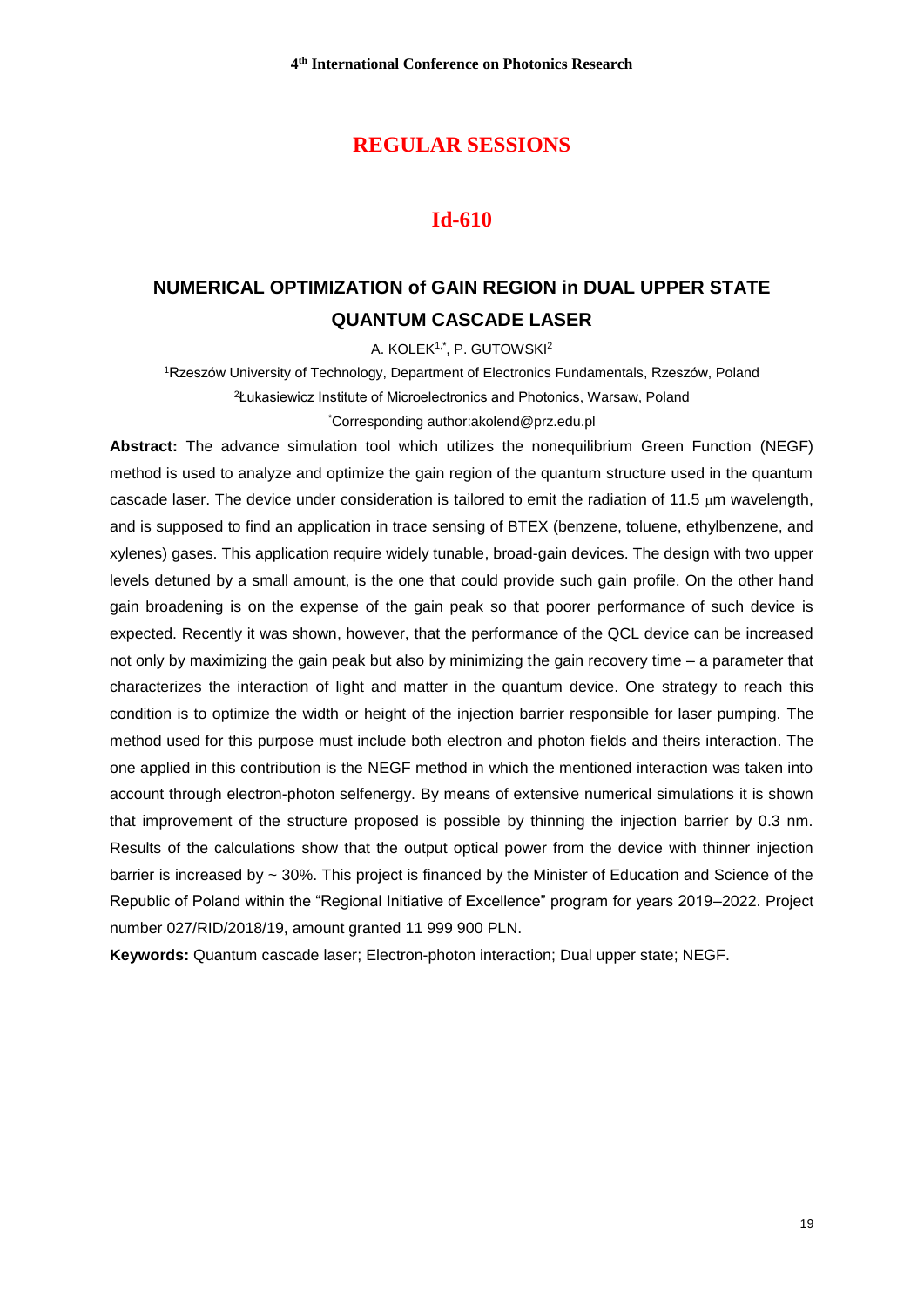## **POSTER SESSIONS**

## **Id-578**

#### **SINGLET OXYGEN GENERATION in MICELLES with PICEA ABIES EXTRACTS**

I. G. SAMUSEV1,\*, A. V. TCIBULNIKOVA1, E. S. ZEMLYAKOVA<sup>1,2</sup>, V. A. SLEZHKIN<sup>1,2</sup>, A. A. KHANKAEV<sup>1</sup>, D. A. ARTAMONOV<sup>1</sup>, V. V. BRYUKHANOV<sup>1</sup>

<sup>1</sup>REC "Fundamentl and Applied Photonics. Nanophotonics", Immanuel Kant Baltic Federal University, Kaliningrad, Russian Federation

<sup>2</sup>Kaliningrad State Technical University, Kaliningrad, Russian Federation

\*Corresponding author[:is.cranz@gmail.com](mailto:is.cranz@gmail.com)

**Abstract.** The study of singlet generation in APT micelles containing *Picea abies* extract was carried out in visible and near IR spectral range. It was obtained that the microemulsion solution with extract had an absorption peak at  $\sim$ 300 nm and luminescence peak at 680  $\div$  720 nm wavelength range. Taking into account the experimental data of time-resolved spectroscopy, the possibility of reactive oxygen forms generation in the microemulsion with the extract was proved. The quantum efficiency of singlet oxygen generation on absorption at a wavelength of 400 nm by the extract has been determined molecular oxygen at its different concentrations inside the reverse micelles of AOT with the extract. The energy deactivation rate constants in the contact complex after photoexcitation under triplet states quenching of the extract molecules have been determined. The research was supported by the Ministry of Science and Higher Education of the Russian Federation (Project Nr. FZWM-2020-0003).

**Keywords:** Singlet oxygen; *Picea abies* extract; AOT micelles; Luminescence; Time-resolved fluorescence spectroscopy.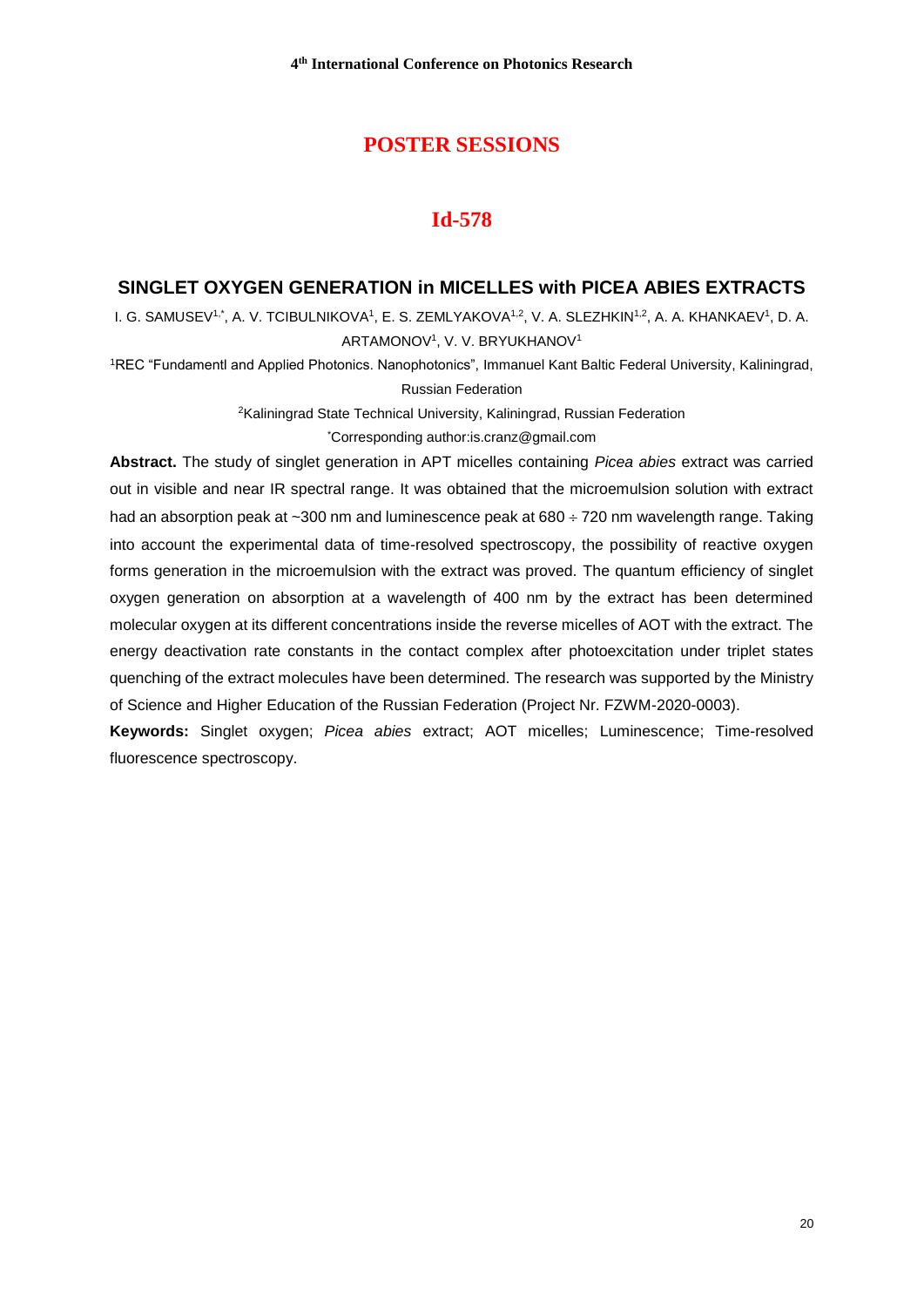#### **Id-604**

# **The ANTIFUNGAL ACTIVITIY of COMPLEX METAL OXIDE RbTe1.5W0.5O<sup>6</sup> under VISIBLE LIGHT**

V. F. SMIRNOV, O. N. SMIRNOVA, A. Y. SHISHKIN\* , D. G. FUKINA, A. V. KORYAGIN, E. V.

SULEIMANOV, N. A. ANIKINA

Lobachevsky State University, Nizhni Novgorod, Russia \*Corresponding author: [shishkin@ichem.unn.ru](mailto:shishkin@ichem.unn.ru)

**Abstract:** It is known that nano- and microsized particles of heavy metal oxides have antimicrobial properties against fungi and bacteria. It has been studied that many of them have photocatalytic activity, which significantly enhances their antimicrobial properties. The antimicrobial effect is based on the ability of oxides to form reactive oxygen species (ROS) under the light. The search for compounds that absorb light in the visible range of the spectrum is topical. Such a compound can be the complex oxide RbTe<sub>1.5</sub>W<sub>0.5</sub>O<sub>6</sub>. Complex metal oxide RbTe<sub>1.5</sub>W<sub>0.5</sub>O<sub>6</sub> were obtained by the solid-state synthesis method. Rubidium nitrate, tellurium and tungsten oxides with a molar ratio of Rb:Te:W = 1:1.5:0.5 were used as initial reagents. The RbTe<sub>1.5</sub>W<sub>0.5</sub>O<sub>6</sub> compound belongs to the β-pyrochlore structural type. It has been shown that the RbTe<sub>1.5</sub>W<sub>0.5</sub>O<sub>6</sub> compound has a wide band gap of 3.5 eV corresponding to the UV range by spectroscopy, but despite this fact, it is capable of absorbing light in the visible region of the spectrum by impurity defect level into band gap structure. When photons are absorbed, electron-hole pairs are formed. Electron-hole pairs are involved in reactions leading to the formation of reactive oxygen species, which inhibit the vital activity of microorganisms. It has been established that this compound inhibits the growth of bacteria and fungi (spores and vegetative mycelium) under the visible light. The flux density of LED spotlights affecting the studied bacterial cultures was 325.5 W/m<sup>2</sup> (30 W source) and 524 W/m2 (50 W source). It is noted that the antimicrobial effect of this compound depends on the size of the particles, the power of the light source and the exposure time. This work was supported by the financial support of the Ministry of Education and Science of the Russian Federation (the basic part of the State assignment, project 0729-2020-0053).

**Keywords:** β-pyrochlore structure type; Photocatalysis; Oxide materials; Reactive oxygen species; Antifungal activity.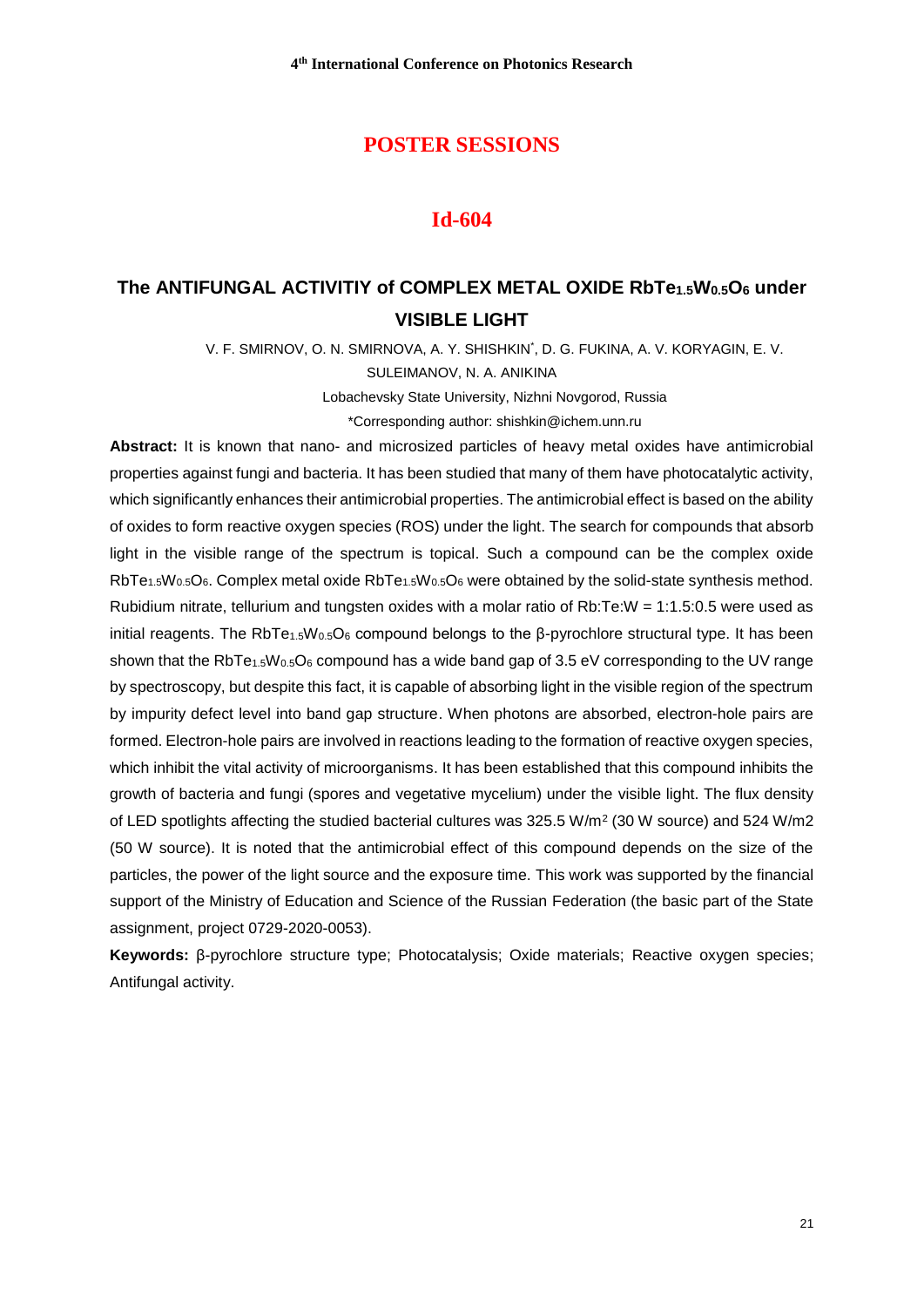#### **Id-627**

# **SINGLE LASER IRRADIATED LANTHANIDE DOPED TELLURITE GLASSES for VOLUMETRIC 3D DISPLAY APPLICATIONS**

N. VAHEDIGHAREHCHOPOGH<sup>1</sup>, O. KIBRISLI<sup>1</sup>, P. KOSTKA<sup>2,3</sup>, M. ÇELIKBILEK ERSUNDU<sup>1,\*</sup>, A.E. ERSUNDU<sup>1,\*</sup> <sup>1</sup>Yildiz Technical University, Faculty of Chemical and Metallurgical Engineering, Department of Metallurgical and Materials Engineering, Glass Research and Development Laboratory, Istanbul, 34220, Turkey <sup>2</sup>Institute of Rock Structure and Mechanics of the Czech Academy of Sciences, V Holešovičkách 41, 182 09 Prague 8, Czech Republic

<sup>3</sup>University of Chemistry and Technology Prague, Technická 5, 166 28 Prague 6, Czech Republic \*Corresponding authors: miray@yildiz.edu.tr, ersundu@yildiz.edu.tr

**Abstract.** Human vision perceives the world in three dimensions. However, commercially available displays are able to convey only two-dimensional images. Several approaches have been proposed to overcome the fundamental restriction of two-dimensional displays – e.g. virtual reality and stereoscopic displays. These technologies have serious constraints that limit their application to general public – narrow viewing angle or even only a single-user access and/or a need to wear uncomfortable gear. A concept of a laser-based volumetric display has been recently developed to tackle the aforementioned shortcomings, however none of the proposed screen materials has so far met the criteria needed for a successful volumetric display. Tellurite glasses can be seen as promising materials for photonic applications in visible and infrared region because of their unique set of physico-chemical properties including high optical transmittance in a large transmission window, high chemical durability and thermal stability, ease of large-scale production, high lanthanide ions solubility and low phonon energy enabling enhancement of up-conversion processes. As we previously reported, red, green and blue emissions as main color components can be obtained via frequency modulation of the 980 nm laser excitation source in a designed tellurite glass composition. This phenomenon opens the way for use of these glasses in volumetric display applications. In this work,  $Ce^{3+}$  and/or  $Nd^{3+}$  ions are incorporated together with  $Ho^{3+}/Tm^{3+}/Yb^{3+}$  ions into a thermally and chemically stable Li<sub>2</sub>O-WO<sub>3</sub>-TeO<sub>2</sub> glass matrix to achieve full-color tunable emission by excitation modulated PL measurements via changing power density, pulse width and frequency parameters. Color space coordinates and purities of the obtained emissions are calculated to determine the color gamut upon excitation modulated single beam irradiation and to evaluate the suitability of such materials for 3D volumetric displays. The authors acknowledge the Scientific & Technological Research Council of Turkey (TÜBITAK) and the Czech Academy of Sciences for their financial support under the projects numbered 120N754 and TÜBITAK-21-11, respectively. Petr Kostka acknowledges the Czech Science Foundation for the support of the project No. 19-07456S. **Keywords:** Tellurite glass; Volumetric display; Photoluminescence; Up-conversion emission; Rare earths.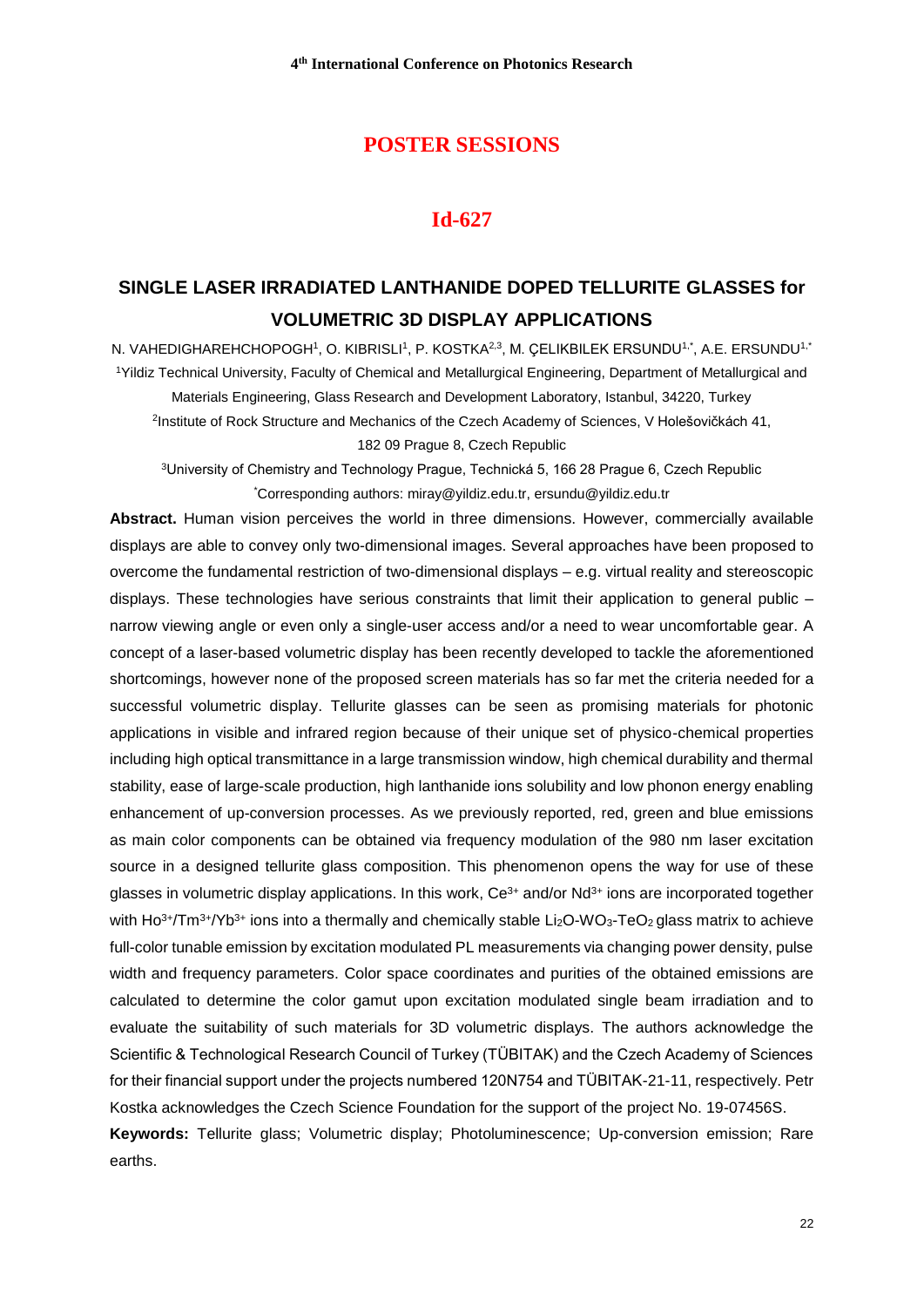#### **Id-628**

# **INFLUENCE of the SIZE of ZnO NANOPARTICLES on THEIR OPTICAL PROPERTIES**

B. EREN, Z. B. BAHŞİ ORAL\*

Gebze Technical University,Institute of Biotechnology, Gebze, Kocaeli 41400, Turkey \*Corresponding author: boral@gtu.edu.tr

**Abstract:** Zinc oxide nanoparticles (ZnO NPs) have a promising and remarkable potential for many areas of technology due to their unique properties. In this study, ZnO NPs were prepared by the sol-gel method to demonstrate the influence of the particle size of ZnO NPs on their optical properties. 0.2M ZnO sol solution was prepared to produce NPs. The pH was adjusted to 12 with a 1.0M NaOH solution. Two different ZnO NPs were obtained by washing 3 times and 6 times and calcination temperature of 800°C and 450°C, respectively. The microstructural characterization of the ZnO NPs was determined by by X-ray diffraction (XRD), scanning electron microscopy (SEM) and energy dispersive X-ray spectroscopy (EDS). The optical properties were determined using The UV-3600i Plus model UV-Vis-NIR spectrophotometer. In XRD analysis, both samples have a hexagonal wurtzite ZnO structure (JCPDS No. 00-036-1451) and the average NP sizes were calculated at 52.65 nm at 800°C, with 3 washes and 25.11 nm at 450°C with 6 washes from XRD data. The results showed that the crystallite size of the particles were decrease when the calcination temperature was lowered and the washing time was increased. It was observed that the optical properties of the ZnO NPs were significantly affected by the size of the NPs. It can be concluded that ZnO NPs calcined at low temperature could be a strong candidate for various industries.

**Keywords:** ZnO NPs; Sol-gel; UV-Vis-NIR.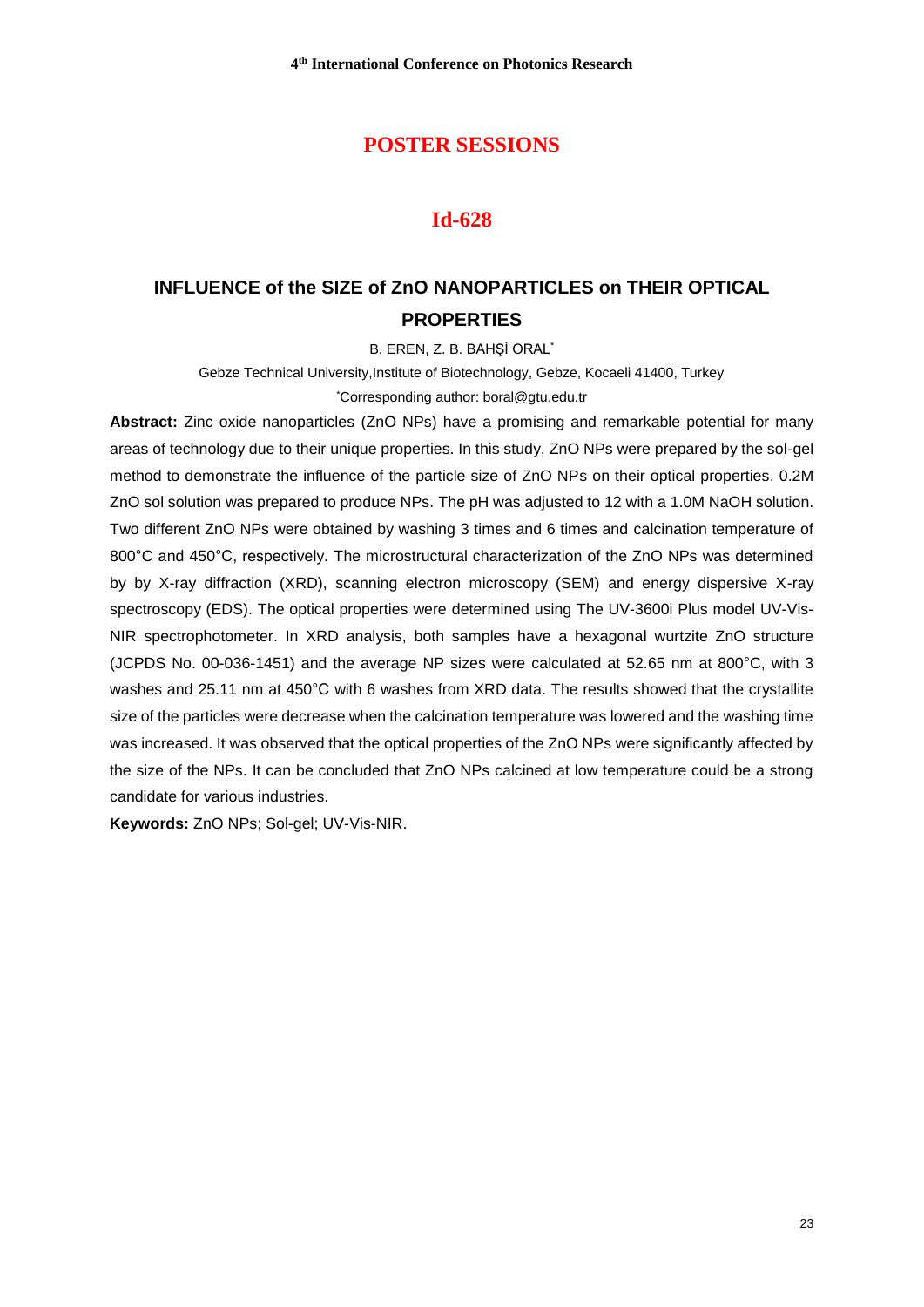## **Id-629**

# **OPTICAL PROPERTIES of GRAPHENE OXIDE USING MODIFIED HUMMERS METHOD**

S. KOL\* , A. Y. ORAL

Gebze Technical University, Department of Materials Science and Engineering, Kocaeli, Turkey \* Corresponding author[: sedakol@gtu.edu.tr](mailto:sedakol@gtu.edu.tr)

Abstract: Graphene and graphene oxide (GO) are known to have superior properties for various applications. Hummers method has been the most widely used to prepare GO. This study presents a study of a modified Hummers method with NaNO<sub>3</sub>-freeby controlling the amount of concentrated Hydrochloric acid. The structural and optical properties of the prepared GO were characterized by XRD, DTA/TGA, particle size distribution analysis and UV-vis spectroscopy. This study, we highlight advances in optical properties of chemically derived GO.

**Keywords:** Graphene; Graphene oxide; Hummers method; UV–vis spectroscopy.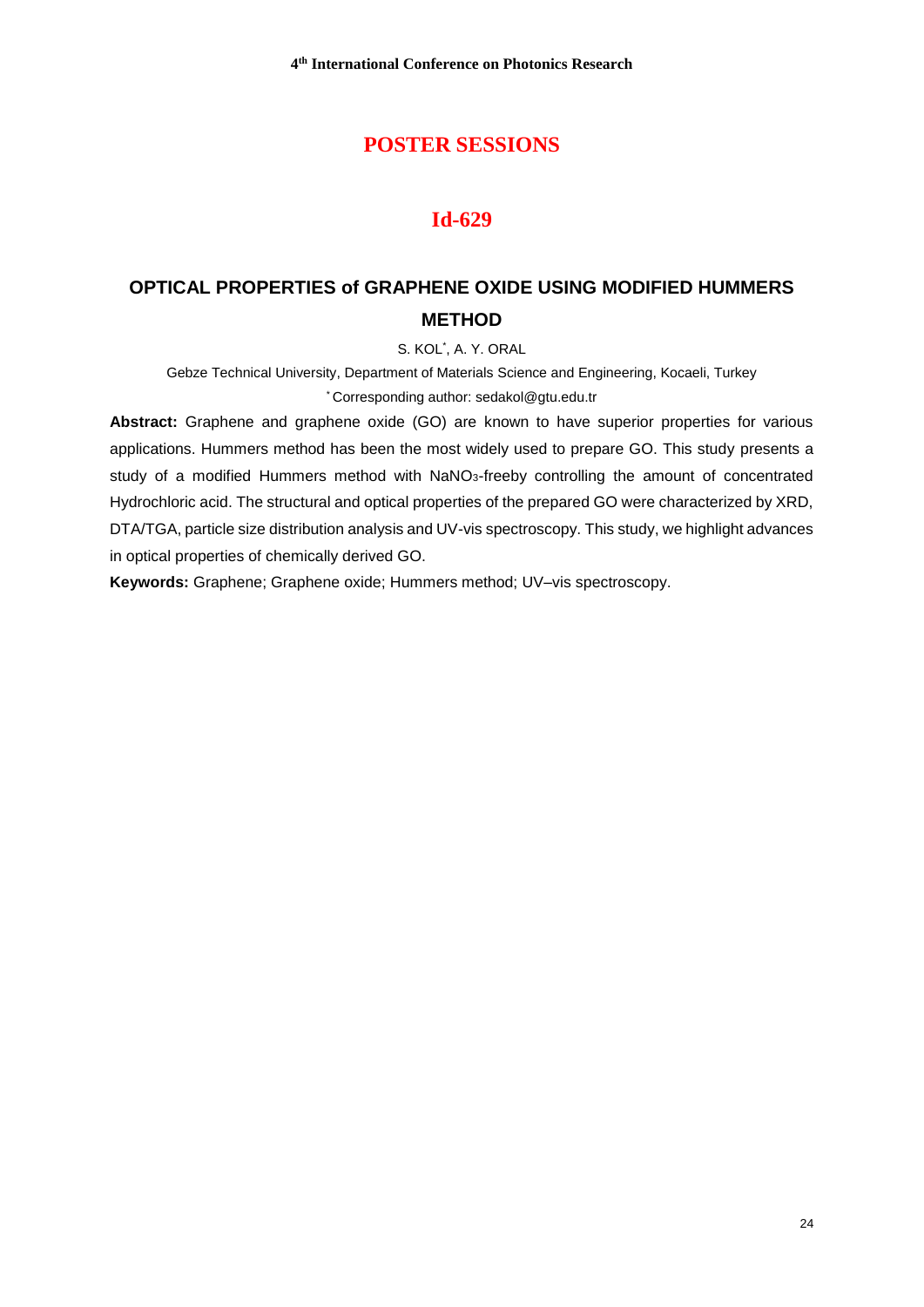## **POSTER SESSIONS**

## **Id-630**

# **ENERGY TRANSFER between HOST-GLASS and DOPED-IN RARE-EARTH IONS: BROAD-BAND EXCITATION of RARE EARTHS in GLASSES**

P. KOSTKA1,2,\*, R. YATSKIV3, J. ZAVADIL1, O. PROCHAZKOVA1, I. KABALCI4

1 Institute of Rock Structure and Mechanics of the Czech Academy of Sciences, V Holešovičkách 41, 182 09 Prague 8, Czech Republic

<sup>2</sup>University of Chemistry and Technology Prague, Technická 5, 166 28 Prague 6, Czech Republic <sup>3</sup>Institute of Photonics and Electronics of the Czech Academy of Sciences, Chaberská 57, 182 51 Prague 8, Czech Republic

<sup>4</sup>Uşak University, Faculty of Engineering, Department of Electronics, Uşak, 64000, Turkey \*Corresponding author: petr.kostka@irsm.cas.cz

**Abstract:** By comparing tellurite and silica glasses doped with rare earths ions, we show how the nature of the host material affects the interaction between the doped-in rare earth ions and the surrounding glass matrix. Rare-earth ions can be excited directly by absorption of radiation resonating with their internal 4*f*-4*f* transitions or indirectly via the host material. The direct excitation of rare-earth ions takes place with little or no interaction with the surrounding material. In the second – indirect – method of excitation the host material itself is excited by absorption of radiation with wavelength overlapping with its absorption edge or in resonance with some deep levels in its band gap, then the absorbed energy is transferred to the doped-in rare earth ions. In both these cases, the radiation generated by downtransitions of doped-in rare earth ions can be observed at room temperature, but the radiation from exited host glass is often observed only at low temperatures. Thus, the low-temperature photoluminescence spectroscopy allows for simultaneous observation of the host-glass luminescence, which is characterized by a broad luminescence band centered at approximately mid-gap energy, with the superposed narrow bands associated with inner shell 4*f*-4*f* transitions in rare-earth ions. In some cases, these sharp emission bands are preceded by narrow dips in the broad luminescence band of the host glass. The dips correspond to Stokes-shifted up-transitions related to the observed emission peaks. We argue that these narrow absorption dips represent a direct evidence of energy transfer between the electronic structure of the host and 4*f* states of doped-in rare earth ions. The authors acknowledge the Czech Science Foundation for the support of the project No. 19-07456S.

**Keywords:** Rare-earths; Tellurite glass; Photoluminescence; Broad-band excitation; Energy transfer.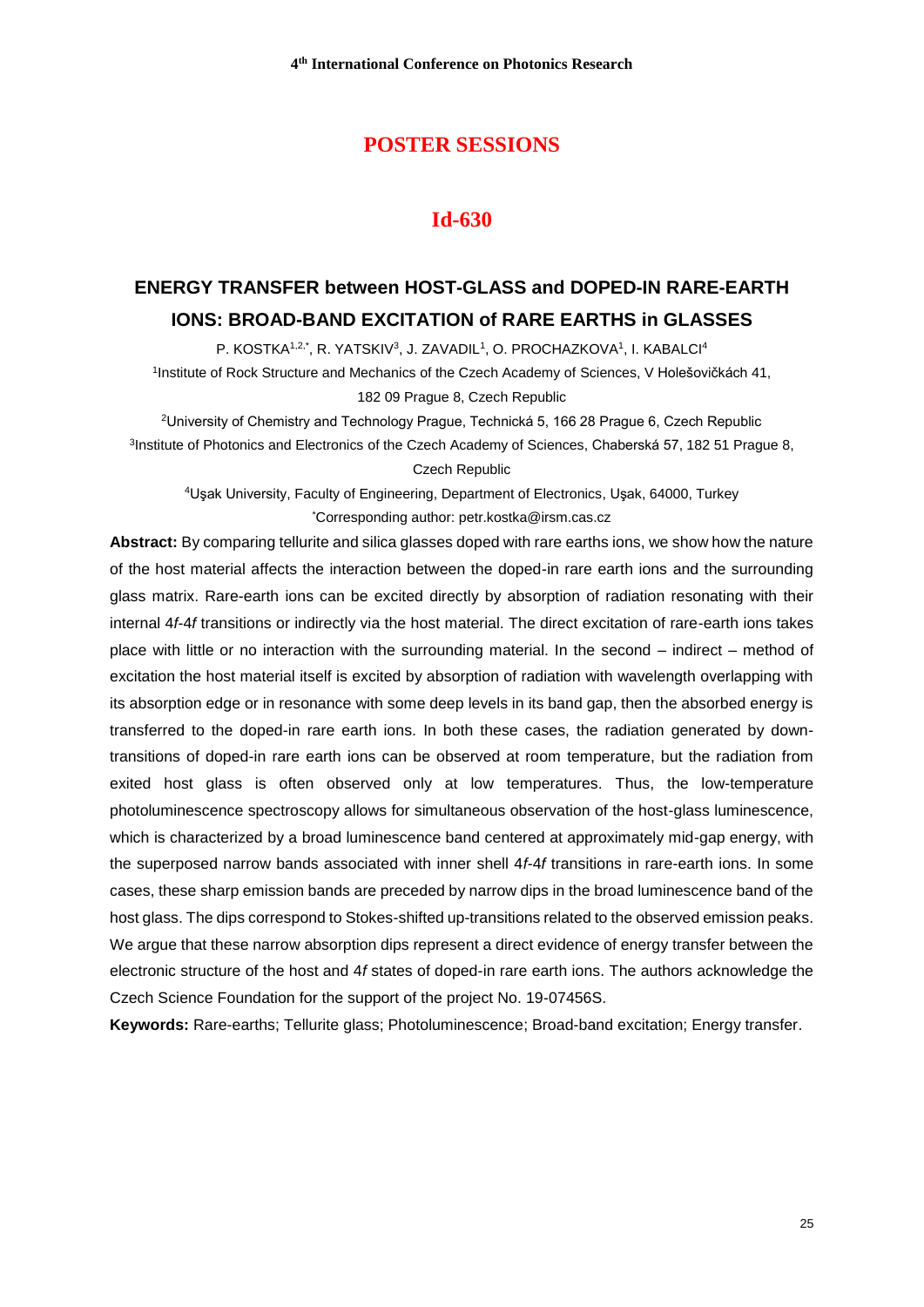# **ALL SUBMISSIONS & TOPICS**

| <b>Topics</b>                                           | <b>Submissions</b>                                                                                                                                             |
|---------------------------------------------------------|----------------------------------------------------------------------------------------------------------------------------------------------------------------|
| <b>Biophotonics</b>                                     | Id 578 - Singlet Oxygen Generation in Micelles with Picea Abies<br><b>Extracts</b>                                                                             |
|                                                         | Id 604 - The Antifungal Activity of Complex Metal Oxide<br>RbTe <sub>1.5</sub> W <sub>0.5</sub> O <sub>6</sub> under Visible Light                             |
|                                                         | Id 611 - Influence of Growth Environment on Structural and<br><b>Optical Characteristics of Barley</b>                                                         |
| <b>High Power Laser</b><br><b>Technology, Ultrafast</b> | Id 610 - Numerical Optimization of Gain Region in Dual upper<br>State Quantum Cascade Laser                                                                    |
| <b>Optics and Applications</b>                          | Id 622 - Weed Control with Laser Beams: An Eco-friendly<br>Alternative to Herbicides and Mechanical Weed Control                                               |
| <b>Nano-Photonics and</b>                               | Id 599 - Electric Field Enhancements in Ultrathin Plasmonic Gaps                                                                                               |
| <b>Plasmonics</b>                                       | Id 607 - Spasers in the Near Infrared                                                                                                                          |
| <b>Optical Fibers</b>                                   | 598 - Designing Hybrid Materials with Properties Suitable for<br><b>Optical Fiber Technology</b>                                                               |
|                                                         | Id 608 - Graphene Quantum Dots - From Chemistry to Application<br>in Photodynamic Therapy                                                                      |
| <b>Optical Materials and</b><br><b>Applications</b>     | Id 627 - Single Laser Irradiated Lanthanide Doped Tellurite<br>Glasses for Volumetric 3D Display Applications                                                  |
|                                                         | Id 629 - Optical Properties of Graphene Oxide Using Modified<br><b>Hummers Method</b>                                                                          |
|                                                         | Id 630 - Energy Transfer between Host-Glass and Doped-In<br>Rare-Earth Ions: Broad-Band Excitation of Rare Earths in<br>Glasses                                |
| <b>Photonic Networks and</b><br><b>Devices</b>          | Id 612 - High Optical Confinement Waveguides for High-Speed<br>Wide-Bandwidth Data Transmission and Healthcare Data<br><b>Transmission for Future Networks</b> |